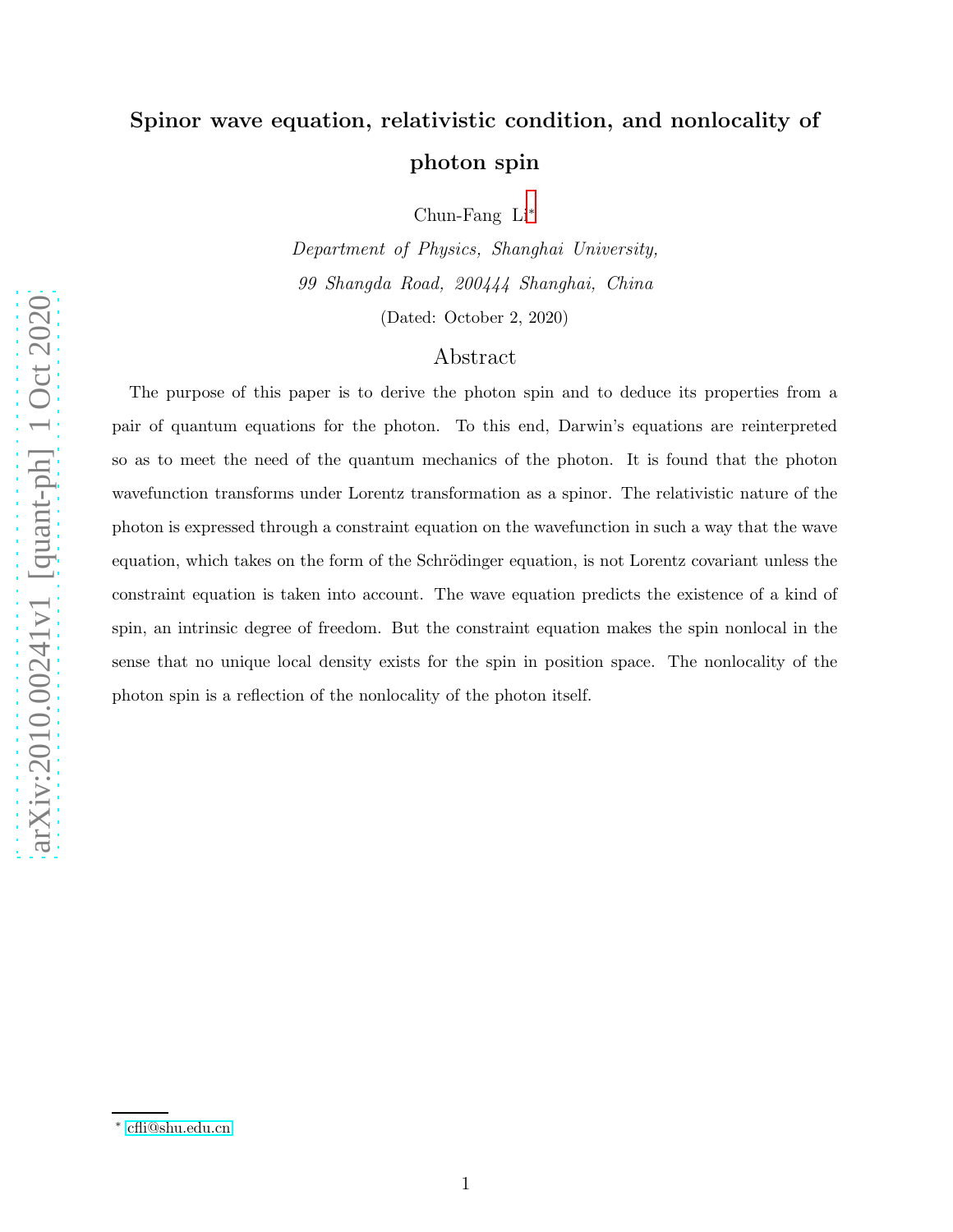#### I. INTRODUCTION

Spin is one of the most important physical phenomena in nature. Both electrons and photons are endowed with spin. The existence of the electron spin is predicted by Dirac's relativistic quantum equation [\[1](#page-16-0)]. But up till now, there has not been a generally-accepted relativistic quantum equation that predicts the existence of the photon spin. The spin of the photon was theoretically interpreted through separating its total angular momentum into spin and orbital parts [\[2](#page-17-0)[–9](#page-17-1)]. In the early days, such a separation was considered to be physically meaningless [\[10](#page-17-2)[–13](#page-17-3)] due to the transversality conditions,

<span id="page-1-0"></span>
$$
\nabla \cdot \boldsymbol{\mathcal{E}} = 0, \quad \nabla \cdot \boldsymbol{\mathcal{H}} = 0,
$$
\n(1)

on the electric and magnetic fields,  $\mathcal{E}$  and  $\mathcal{H}$ , of free radiations. Nowadays, much attention [\[14](#page-17-4)[–23](#page-17-5)] was paid to the physical reality of the local density for the separated spin in position space. So is it possible to formulate a relativistic quantum equation that not only predicts the existence of the photon spin but also shows its physical properties? The purpose of this paper is to address this question.

As a matter of fact, considerable efforts [\[24](#page-17-6)[–26](#page-17-7)] have been made in seeking a relativistic quantum equation for the photon since the advent of quantum mechanics. The difficulty to reach a consensus on the form of a generally-accepted equation is mainly ascribed [\[24](#page-17-6), [27](#page-17-8)[–29\]](#page-18-0) to the nonlocality [\[30](#page-18-1)[–32\]](#page-18-2) of the photon in position space. In particular, it was argued [\[10,](#page-17-2) [24,](#page-17-6) [33](#page-18-3)], on the basis of the assumption that the position-representation wavefunction of a quantum particle should be the probability amplitude for its position, that the nonlocality of the photon made it impossible to introduce the notion of photon wavefunction in position representation. It is noted, however, that the above-mentioned assumption is made on the case in which the wavefunction only needs to satisfy the wave equation, the Schrödinger equation, free of any additional constraints. But as is known, the electric and magnetic fields of a free radiation need to satisfy the transversality conditions [\(1\)](#page-1-0) as well as the coupled equations,

<span id="page-1-1"></span>
$$
\varepsilon_0 \frac{\partial \mathcal{E}}{\partial t} = \nabla \times \mathcal{H}, \quad \mu_0 \frac{\partial \mathcal{H}}{\partial t} = -\nabla \times \mathcal{E}.
$$
 (2)

By this it is meant that after quantization, the photon wavefunction may have to satisfy, apart from a wave equation, an additional constraint equation. Indeed, as early as in 1932 Darwin [\[2\]](#page-17-0) cast the free-space Maxwell equations  $(1)-(2)$  $(1)-(2)$  into two equations about a six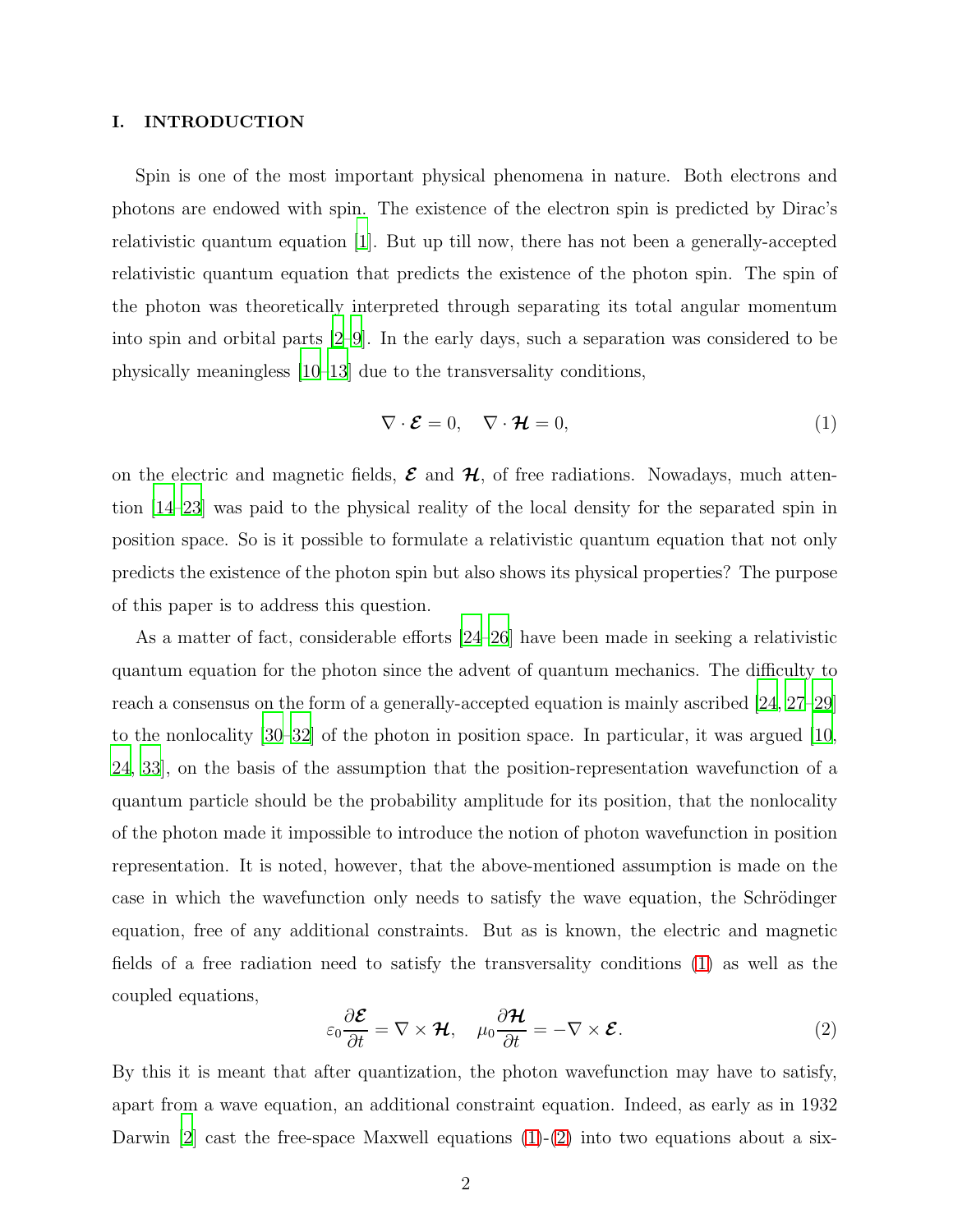component wavefunction  $\Psi(\mathbf{x},t)$ ,

<span id="page-2-2"></span><span id="page-2-1"></span><span id="page-2-0"></span>
$$
i\hbar \frac{\partial \Psi}{\partial t} = H\Psi,\tag{3a}
$$

$$
(\mathbf{\Gamma} \cdot \mathbf{p})^2 \Psi = p^2 \Psi,
$$
 (3b)

referred to as Darwin's equations, where  $H = ic\Gamma_0(\mathbf{\Gamma} \cdot \mathbf{p})$ ,  $c = 1/(\varepsilon_0\mu_0)^{1/2}$  is the speed of light in vacuum,

$$
\Gamma_0 = \begin{pmatrix} I_3 & 0 \\ 0 & -I_3 \end{pmatrix}, \quad \Gamma = \begin{pmatrix} 0 & \Sigma \\ \Sigma & 0 \end{pmatrix},
$$

I<sub>3</sub> is the 3-by-3 unit matrix,  $(\Sigma_k)_{ij} = -i\epsilon_{ijk}$  with  $\epsilon_{ijk}$  the Levi-Civitá pseudotensor, and  $\mathbf{p} = -i\hbar \nabla$  is the momentum operator. The matrices  $\Gamma_0$  and  $\Gamma$  are all Hermitian, having the following properties,

<span id="page-2-5"></span><span id="page-2-4"></span><span id="page-2-3"></span>
$$
\Gamma_0^2 = 1,\tag{4a}
$$

$$
\Gamma_0 \Gamma + \Gamma \Gamma_0 = 0,\tag{4b}
$$

$$
\Gamma_i \Gamma_j \Gamma_k + \Gamma_k \Gamma_j \Gamma_i = \Gamma_i \delta_{jk} + \Gamma_k \delta_{ij}, \quad i = 1, 2, 3.
$$
 (4c)

It is seen that apart from satisfying the time-dependent wave equation [\(3a\)](#page-2-0), the wavefunction  $\Psi$  is also constrained by the time-independent equation [\(3b\)](#page-2-1). As Darwin remarked, this is one peculiar feature that does not usually occur in quantum mechanics. The key point is, as will be clear, that only when the constraint equation [\(3b\)](#page-2-1), which is individually Lorentz covariant, is taken into account can the wave equation [\(3a\)](#page-2-0) be Lorentz covariant. That is to say, the constraint equation [\(3b\)](#page-2-1) shows up as a condition for the wave equation [\(3a\)](#page-2-0) to be relativistic, called the relativistic condition (RC). It is the RC that underlies the nonlocality of the photon in such a way that the integral of the modulus squared of the wavefunction over the whole position space gives the total probability of the photon but the wavefunction itself does not mean the probability amplitude for the position of the photon.

Frankly speaking, with Darwin's wavefunction that consists simply of the electric and magnetic fields, Eqs. [\(3\)](#page-2-2) cannot be the quantum equations for the photon. They can only be viewed as a modified version [\[19](#page-17-9)] of Maxwell's equations  $(1)-(2)$  $(1)-(2)$ . But I will show that once the wavefunction is properly connected with the electric and magnetic fields, they will meet the need of the quantum mechanics of the photon. More important is that in contrast with the field-strength tensor [\[34](#page-18-4)], the wavefunction does not transform under Lorentz tranformation as a tensor. Instead, it transforms as a spinor [\[19\]](#page-17-9) similar to the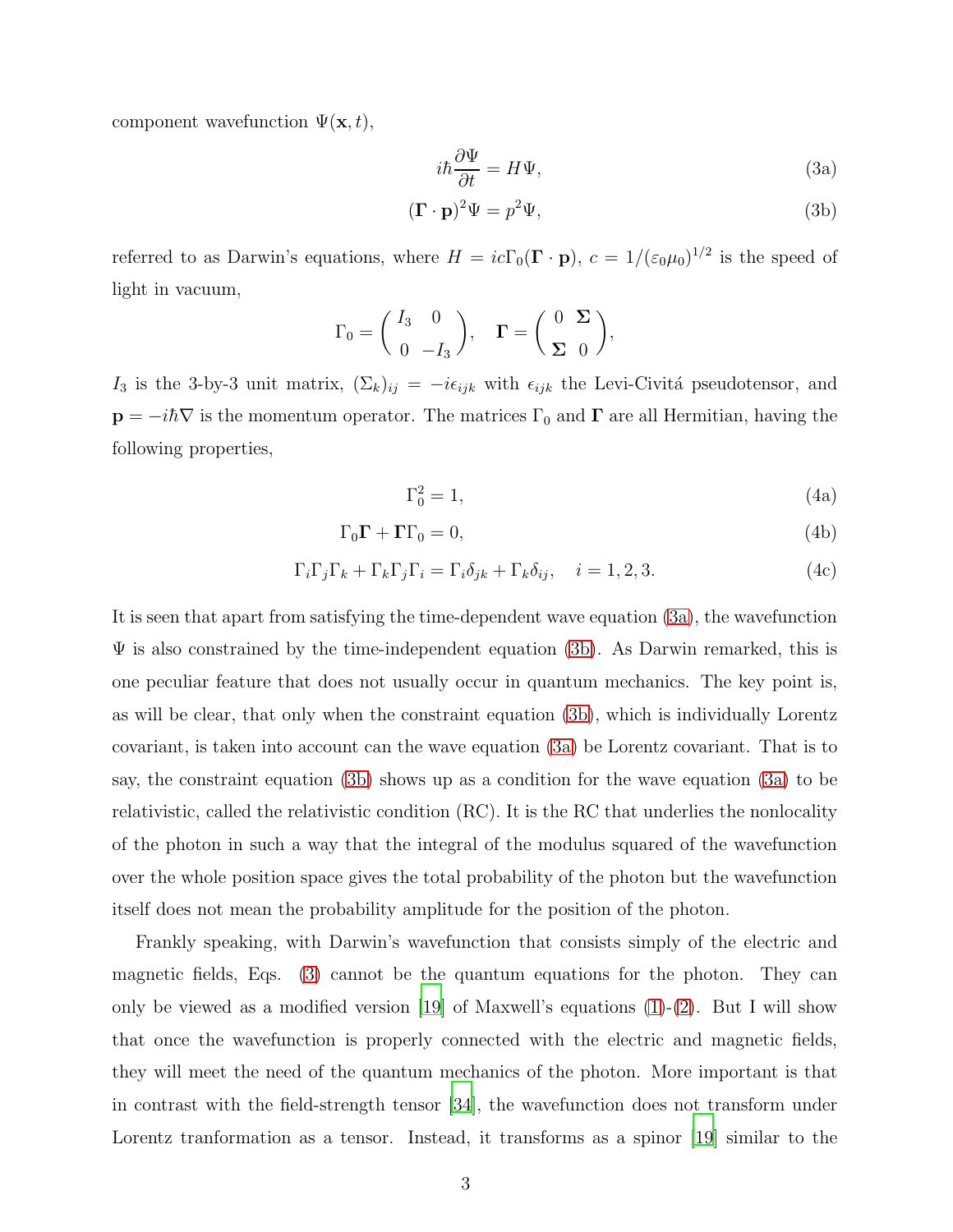electron wavefunction in Dirac's equation. Wave equation [\(3a\)](#page-2-0) for free photons is analogous to Dirac's equation for free electrons. It takes on the form of the Schrödinger equation with  $H$  the Hamiltonian. The same as Dirac's equation predicts the existence of the spin of the electron, it predicts the existence of a kind of spin. If the RC [\(3b\)](#page-2-1) is not considered, the predicted spin appears to be an intrinsic degree of freedom and is represented by the operator  $-i\Gamma \times \Gamma$ , denoted by  $\Omega$ . After the role of the RC is taken into consideration, the spin, which is now the spin of the photon, becomes non-intrinsic [\[35\]](#page-18-5). Its representative operator changes into  $(\mathbf{\Omega} \cdot \mathbf{p})\mathbf{p}/p^2$ . It is not only oriented in the propagation direction [\[36\]](#page-18-6) but also has commuting components [\[3](#page-17-10), [4\]](#page-17-11). Nevertheless, contrary to the claim by Bliokh et al [\[15](#page-17-12)[–17](#page-17-13)], the occurrence of factor  $1/p^2$  in the operator conveys the nonlocality of the photon spin in the sense that there does not exist a unique local density for the photon spin in position space [\[8](#page-17-14), [18,](#page-17-15) [23](#page-17-5)]. The nonlocality of the photon spin is a reflection of the nonlocality of the photon itself. All these results make up the main content of this paper. Let us first investigate what the RC [\(3b\)](#page-2-1) exactly means to the Lorentz covariance of the wave equation [\(3a\)](#page-2-0).

#### <span id="page-3-2"></span>II. LORENTZ COVARIANCE OF WAVE EQUATION AND RC

For the sake of clarity, I start with the Lorentz covariance of Maxwell's equations [\(1\)](#page-1-0)-[\(2\)](#page-1-1). As is known, by denoting  $(ict, x, y, z) \equiv (x_0, x_1, x_2, x_3)$ , the first equation in [\(1\)](#page-1-0) and the first equation in [\(2\)](#page-1-1) can be combined together into

<span id="page-3-0"></span>
$$
\frac{\partial F_{\mu\nu}}{\partial x_{\nu}} = 0, \quad \mu, \nu = 0, 1, 2, 3,
$$
\n<sup>(5)</sup>

in terms of the  $4 \times 4$  antisymmetric matrix [\[27\]](#page-17-8)

$$
F_{\mu\nu} = \begin{pmatrix} 0 & i\mathcal{E}_1/c & i\mathcal{E}_2/c & i\mathcal{E}_3/c \\ -i\mathcal{E}_1/c & 0 & \mu_0\mathcal{H}_3 & -\mu_0\mathcal{H}_2 \\ -i\mathcal{E}_2/c & -\mu_0\mathcal{H}_3 & 0 & \mu_0\mathcal{H}_1 \\ -i\mathcal{E}_3/c & \mu_0\mathcal{H}_2 & -\mu_0\mathcal{H}_1 & 0 \end{pmatrix},
$$

where summation convention has been assumed. Similarly, the second equation in [\(1\)](#page-1-0) and the second equation in [\(2\)](#page-1-1) can be combined together into

<span id="page-3-1"></span>
$$
\frac{\partial F_{\mu\nu}}{\partial x_{\lambda}} + \frac{\partial F_{\lambda\mu}}{\partial x_{\nu}} + \frac{\partial F_{\nu\lambda}}{\partial x_{\mu}} = 0.
$$
 (6)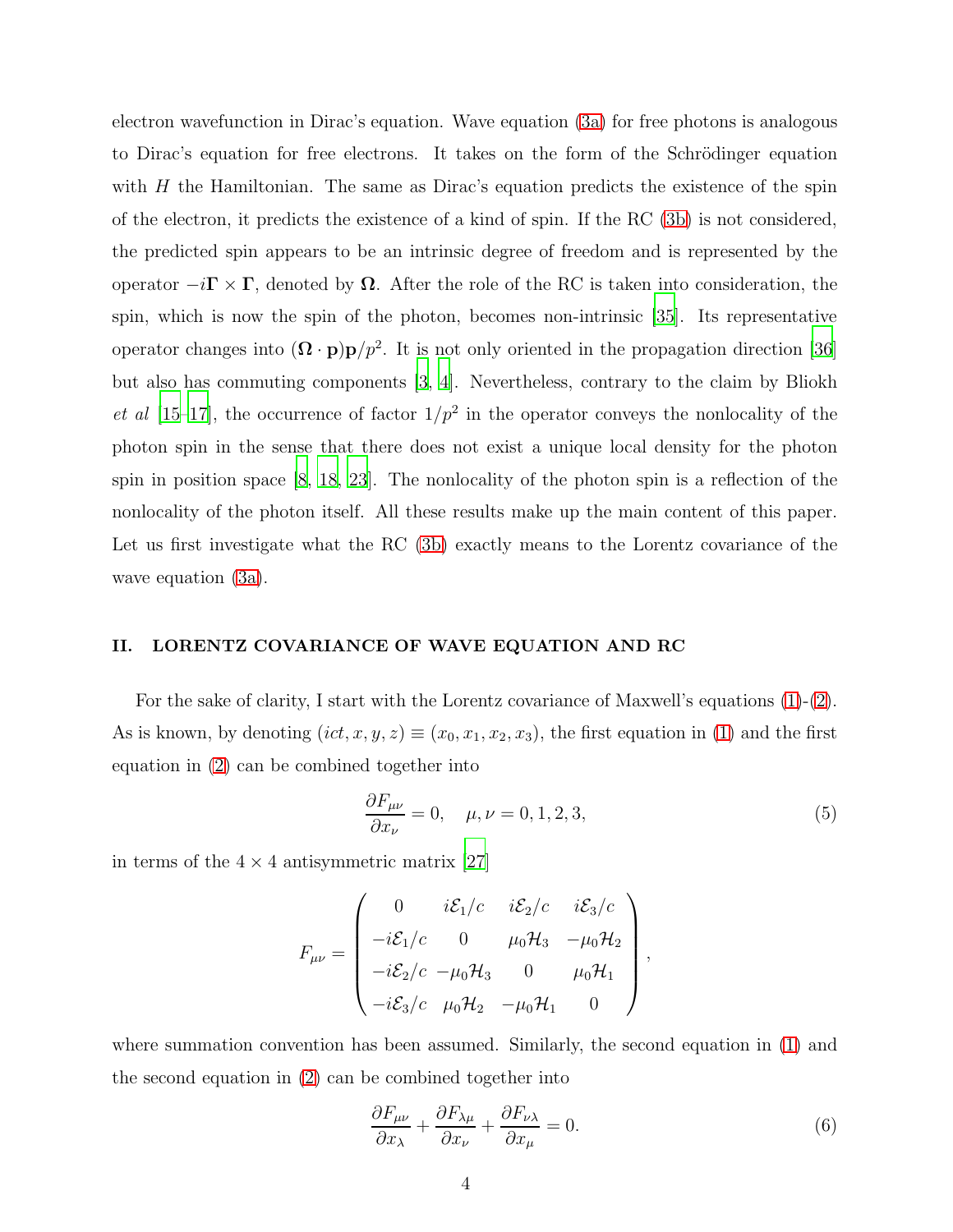Since the matrix  $F_{\mu\nu}$  transforms under Lorentz transformation as a tensor of the second rank, known as the field-strength tensor, Eqs. [\(5\)](#page-3-0) and [\(6\)](#page-3-1) are all Lorentz covariant individually.

To be sure that the wave equation [\(3a\)](#page-2-0) is Lorentz covariant, it is instructive to show that Darwin's equations [\(3\)](#page-2-2) can be cast into the form of Maxwell equations  $(1)-(2)$  $(1)-(2)$ . Letting  $\Psi = \frac{1}{\sqrt{2}}$ 2  $\int \mathbf{F}_u$  $\mathbf{F}_l$ in accordance with the concrete forms of the matrices  $\Gamma_0$  and  $\Gamma$ , where the factor  $\frac{1}{\sqrt{2}}$  $\frac{1}{2}$  is introduced for later convenience, one readily changes Eq. [\(3a\)](#page-2-0) into

$$
i\hbar \frac{\partial \mathbf{F}_u}{\partial t} = -c\mathbf{p} \times \mathbf{F}_l, \quad i\hbar \frac{\partial \mathbf{F}_l}{\partial t} = c\mathbf{p} \times \mathbf{F}_u,
$$

or, equivalently,

<span id="page-4-1"></span>
$$
\frac{\partial \mathbf{F}_u}{\partial t} = c \nabla \times \mathbf{F}_l, \quad \frac{\partial \mathbf{F}_l}{\partial t} = -c \nabla \times \mathbf{F}_u,\tag{7}
$$

where the relation  $(\Sigma \cdot \mathbf{a})\mathbf{b} = i\mathbf{a} \times \mathbf{b}$  has been used. They are the same as Maxwell's equations [\(2\)](#page-1-1) if the following correspondences are assumed,

<span id="page-4-5"></span>
$$
\mathbf{F}_u \sim \sqrt{\varepsilon_0} \mathbf{\mathcal{E}}, \quad \mathbf{F}_l \sim \sqrt{\mu_0} \mathbf{\mathcal{H}}.
$$
 (8)

Meanwhile, Eq. [\(3b\)](#page-2-1) can be rewritten in terms of  $\mathbf{F}_u$  and  $\mathbf{F}_l$  as

<span id="page-4-0"></span>
$$
\mathbf{p}(\mathbf{p} \cdot \mathbf{F}_u) = 0, \quad \mathbf{p}(\mathbf{p} \cdot \mathbf{F}_l) = 0,
$$
\n(9)

or, equivalently,

<span id="page-4-2"></span>
$$
\nabla(\nabla \cdot \mathbf{F}_u) = 0, \quad \nabla(\nabla \cdot \mathbf{F}_l) = 0.
$$
\n(10)

Since  $H^2 = c^2 p^2$  by virtue of Eq. [\(3b\)](#page-2-1), a photon with nonzero energy cannot have vanishing momentum. So when the energy does not vanish, Eqs. [\(9\)](#page-4-0) mean  $\mathbf{p} \cdot \mathbf{F}_u = 0$  and  $\mathbf{p} \cdot \mathbf{F}_l = 0$ . That is to say,

<span id="page-4-4"></span>
$$
\nabla \cdot \mathbf{F}_u = 0, \quad \nabla \cdot \mathbf{F}_l = 0. \tag{11}
$$

They are the same as Maxwell's equations [\(1\)](#page-1-0). Moreover, when the energy vanishes, in other words, when the wavefunction satisfies  $H\Psi = 0$ , one must have  $\frac{\partial \Psi}{\partial t} = 0$  or, equivalently,

$$
\nabla \times \mathbf{F}_u = 0, \quad \nabla \times \mathbf{F}_l = 0,
$$

in accordance with Eqs. [\(7\)](#page-4-1). With the help of these equations, one readily obtains from Eqs. [\(10\)](#page-4-2)

<span id="page-4-3"></span>
$$
\nabla^2 \mathbf{F}_u = 0, \quad \nabla^2 \mathbf{F}_l = 0. \tag{12}
$$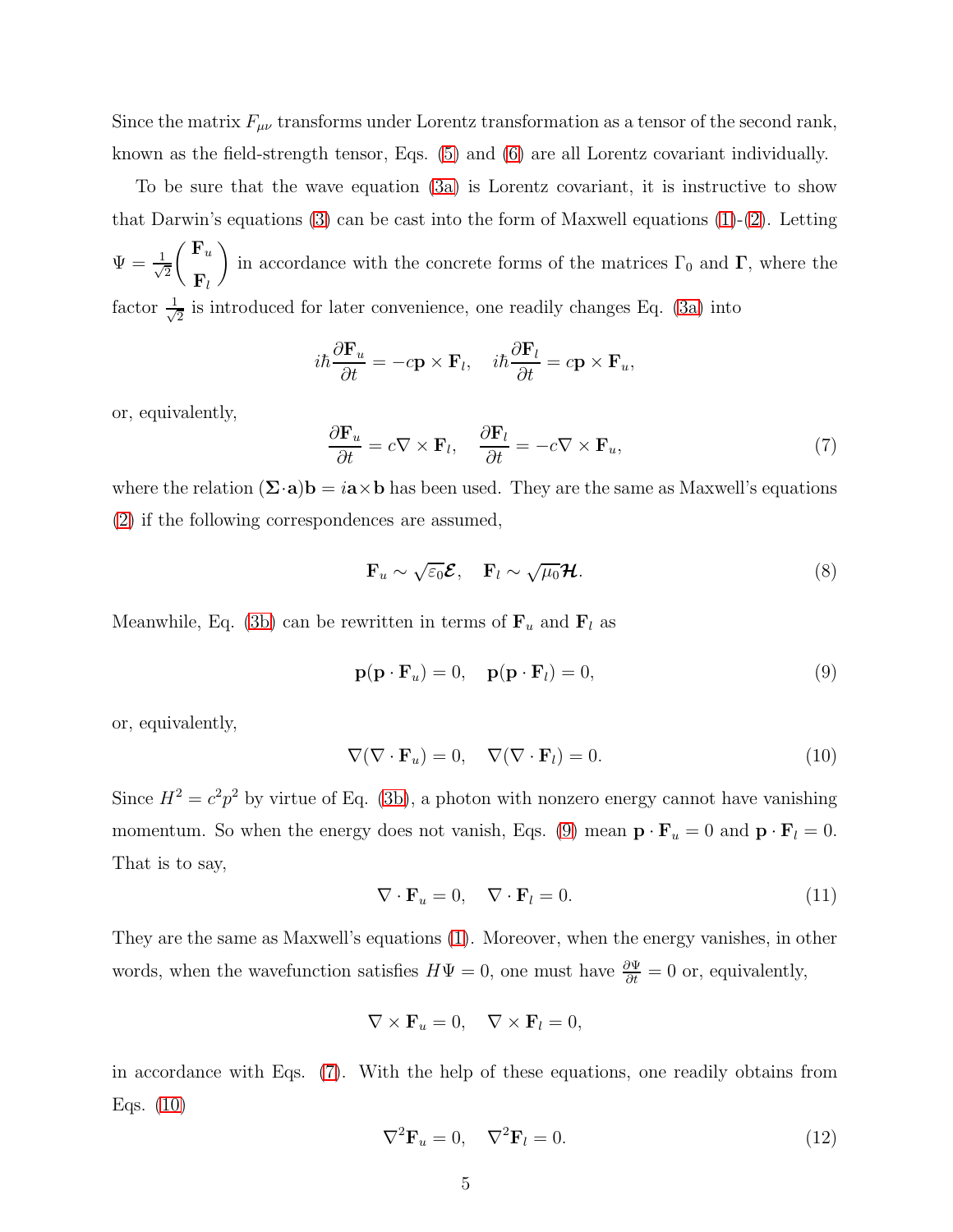According to Stratton [\[37\]](#page-18-7), a vector function that throughout all space satisfies Laplace's equation vanishes at infinity so that  $\mathbf{F}_u|_{\infty} = \mathbf{F}_l|_{\infty} = 0$ . Furthermore, from the uniqueness theorem [\[34\]](#page-18-4) it follows that Eqs. [\(12\)](#page-4-3) with these boundary conditions have only trivial solutions,  $\mathbf{F}_u = 0$  and  $\mathbf{F}_l = 0$ , which satisfy Eqs. [\(11\)](#page-4-4). Equation [\(3b\)](#page-2-1) is thus cast into the form of Maxwell equations [\(1\)](#page-1-0) whether the energy vanishes or not. It is also seen from the casting process that no photon can have vanishing energy or vanishing momentum.

Now that Darwin's equations [\(3\)](#page-2-2) can be cast into the form of Maxwell equations [\(1\)](#page-1-0)-[\(2\)](#page-1-1), one might infer the Lorentz covariance of the wave equation [\(3a\)](#page-2-0) from the Lorentz covariance of tensor equations [\(5\)](#page-3-0)-[\(6\)](#page-3-1). But unexpectedly, the wave equation is not Lorentz covariant by itself. Indeed, Eq. [\(3a\)](#page-2-0) can be rewritten as

$$
\Gamma_{\mu}p_{\mu}\Psi=0,
$$

where  $p_0 = -i\hbar \frac{\partial}{\partial x}$  $\frac{\partial}{\partial x_0}$ . Multiplying this equation by  $\Gamma_{\nu}p_{\nu}$  on the left and using Eqs. [\(4a\)](#page-2-3) and [\(4b\)](#page-2-4), one has

$$
[p_0^2 + (\mathbf{\Gamma} \cdot \mathbf{p})^2] \Psi = 0.
$$

It is apparently not Lorentz covariant. However, upon substituting Eq. [\(3b\)](#page-2-1), one gets the following Klein-Gordon equation for zero-mass particles,

$$
p_{\mu}p_{\mu}\Psi=0.
$$

That is to say, the wave equation is Lorentz covariant so long as Eq. [\(3b\)](#page-2-1) is taken into account. This shows that Eq. [\(3b\)](#page-2-1) acts as a condition for the wave equation to be relativistic. In a word, the Lorentz covariance of wave equation [\(3a\)](#page-2-0) does not follow directly from the Lorentz covariance of tensor equations  $(5)-(6)$  $(5)-(6)$ . The key point here is that in contrast with the field-strength tensor  $F_{\mu\nu}$ , the wavefunction does not transform under Lorentz transformation as a tensor.

To look in more detail at how the RC [\(3b\)](#page-2-1) makes the wave equation [\(3a\)](#page-2-0) relativistic, the transformation law for the wavefunction under Lorentz transformation is given in Appendix [A](#page-18-8) and the Lorentz covariance of Darwin's equations [\(3\)](#page-2-2) is proven in Appendix [B.](#page-19-0) Equation [\(A2\)](#page-18-9) shows that the wavefunction transforms as a spinor instead of as a tensor. This does not mean that it transforms in a nonlocal fashion as Cook [\[27](#page-17-8)] discussed. As a matter of fact, as is explicitly shown by Eqs. [\(A3\)](#page-19-1) and [\(A4\)](#page-19-2), the upper and lower parts of the wavefunction transform in the same way as the electric and magnetic fields transform. Also noteworthy is,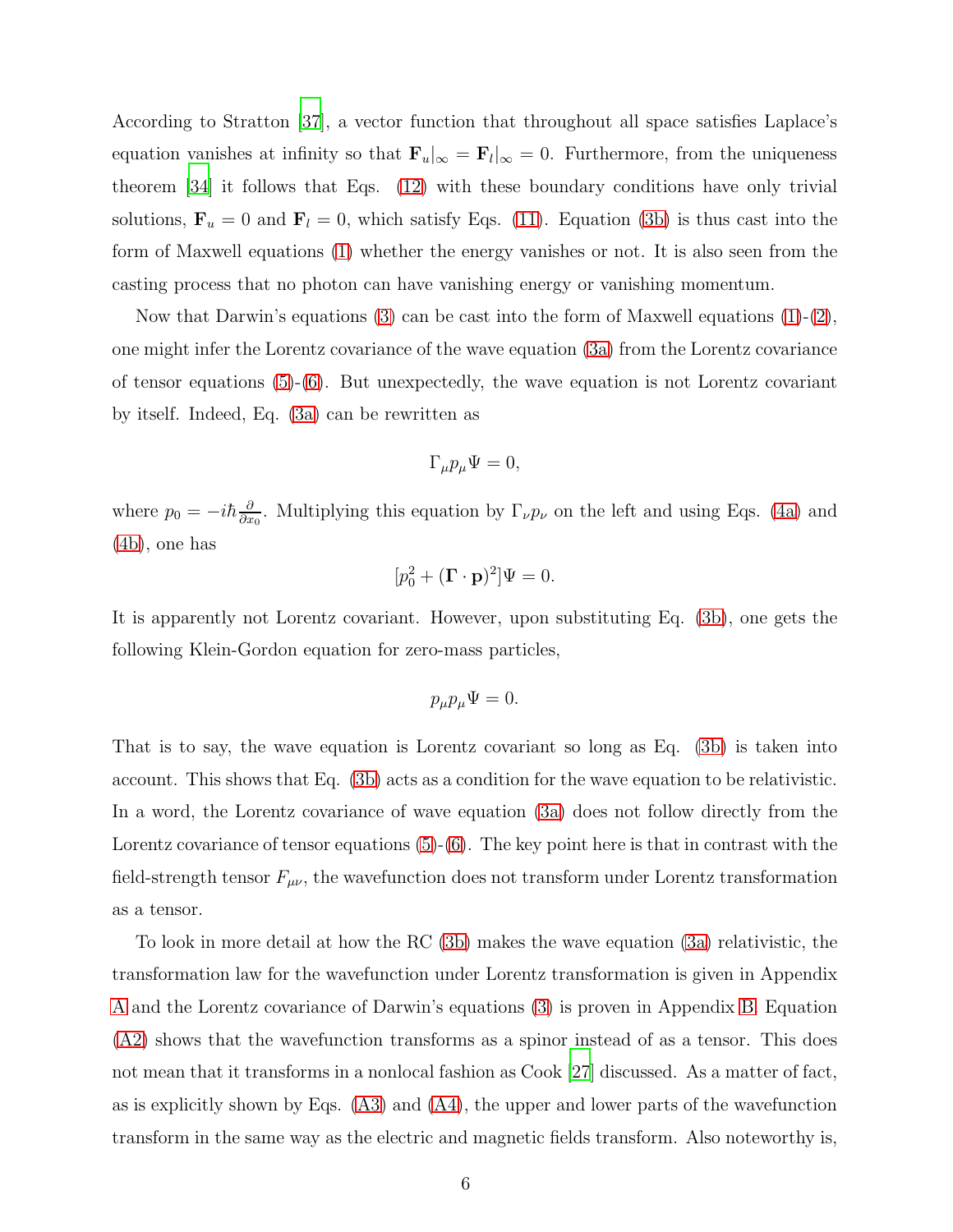as will be discussed at the end of Section [V,](#page-11-0) that for Darwin's equations to be the relativistic quantum equations for the photon, the upper and lower parts of the wavefunction do not locally depend on the electric and magnetic fields.

From Darwin's equations [\(3\)](#page-2-2) one can derive many results like those for the electron from Dirac's equation. The present paper is mainly concerned about how the photon spin and its physical properties are derived. It will been seen in the next section that even though the wave equation [\(3a\)](#page-2-0) is not relativistic by itself, it predicts the existence of a kind of spin the same as Dirac's equation predicts the existence of the electron spin.

#### III. SPIN PREDICTED SOLELY BY WAVE EQUATION

Putting the RC [\(3b\)](#page-2-1) aside, it is not difficult to show by use of the wave equation [\(3a\)](#page-2-0) that the orbital angular momentum  $\mathbf{L} = \mathbf{x} \times \mathbf{p}$  is not a constant of motion,

$$
[H, \mathbf{L}] = \hbar c \Gamma_0 \mathbf{\Gamma} \times \mathbf{p},
$$

where the following commutation relations are assumed,

<span id="page-6-1"></span>
$$
[p_i, p_j] = 0, \quad [x_i, p_j] = i\hbar \delta_{ij}.
$$
\n
$$
(13)
$$

For this reason, one introduces a constant vector matrix  $-i\Gamma \times \Gamma$ , which is  $\Omega = \begin{pmatrix} \Sigma & 0 \\ 0 & \Sigma \end{pmatrix}$  $0 \Sigma$  $\setminus$ by virtue of the commutation relation

<span id="page-6-0"></span>
$$
[\Sigma_i, \Sigma_j] = i\epsilon_{ijk}\Sigma_k. \tag{14}
$$

With the help of Eqs. [\(4b\)](#page-2-4) and [\(4c\)](#page-2-5), it is easy to find

$$
[H,\mathbf{\Omega}]=-c\Gamma_0\mathbf{\Gamma}\times\mathbf{p},
$$

indicating that the sum of **L** and  $\hbar\Omega$  is a constant of motion. Because it is independent of the extrinsic degrees of freedom such as the momentum,  $\Omega$  represents an intrinsic degree of freedom, called the spin. It obeys the canonical commutation relation,

<span id="page-6-2"></span>
$$
[\Omega_i, \Omega_j] = i\epsilon_{ijk}\Omega_k,\tag{15}
$$

by virtue of Eq. [\(14\)](#page-6-0). The constant of motion,  $\mathbf{L} + \hbar \mathbf{\Omega}$ , is the total angular momentum. According to the definition [\[38\]](#page-18-10), the expectation value of the spin in an arbitrary state  $\Psi$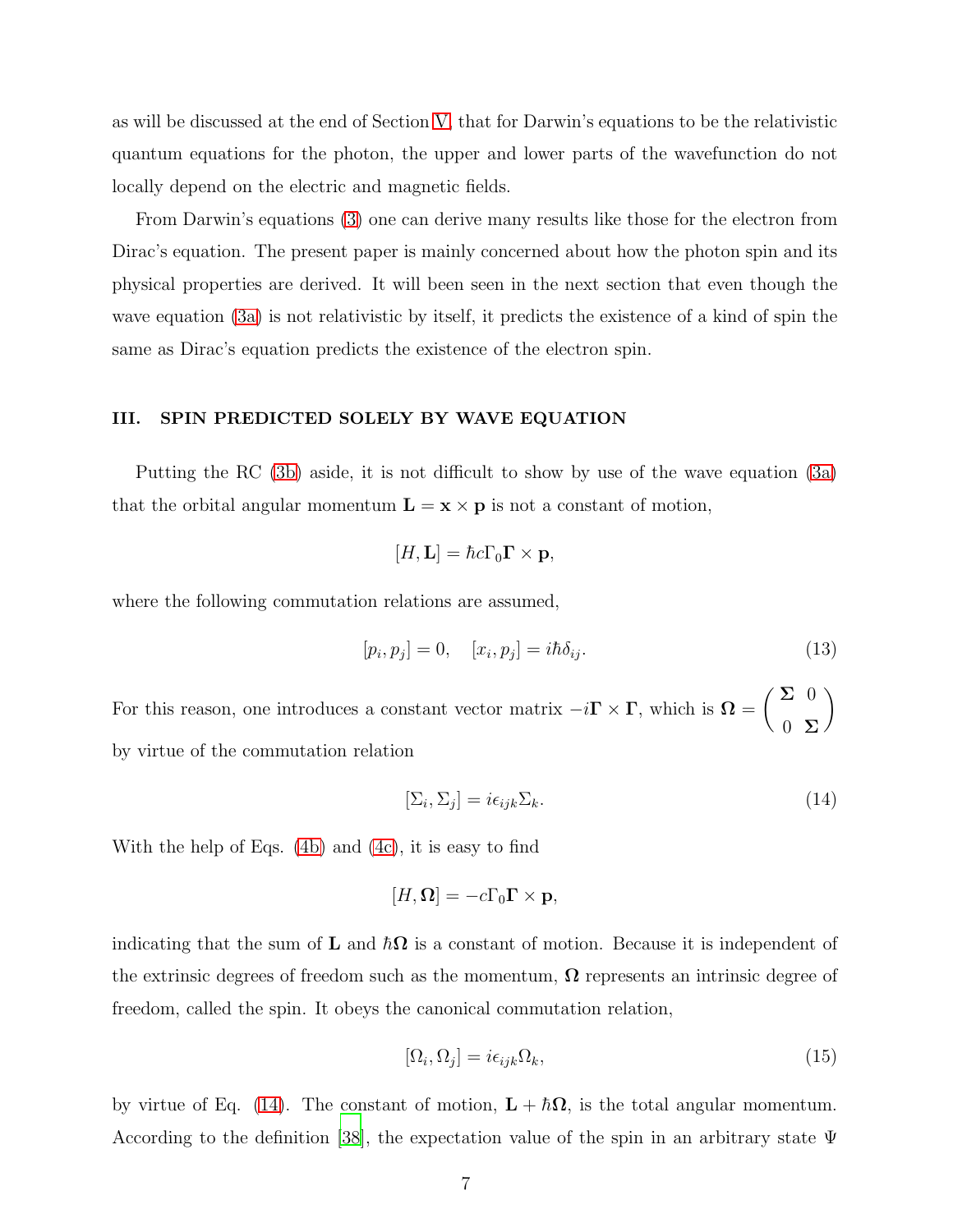that is normalized as  $\int \Psi^{\dagger} \Psi d^3 x = 1$  is given by

<span id="page-7-0"></span>
$$
\langle \Omega \rangle = \int \Psi^{\dagger} \Omega \Psi d^3 x \tag{16}
$$

in units of  $\hbar$ .

Being an intrinsic degree of freedom, the spin here can also be represented in momentum representation by the same constant vector operator  $\Omega$ . In fact, denoting by  $\psi(\mathbf{k},t)$  the wavefunction in momentum representation with  $k$  the wavevector, which is the Fourier component of  $\Psi$ ,

<span id="page-7-1"></span>
$$
\Psi(\mathbf{x},t) = \frac{1}{(2\pi)^{3/2}} \int \psi(\mathbf{k},t) \exp(i\mathbf{k}\cdot\mathbf{x})d^3k,
$$
\n(17)

one readily changes Eq. [\(16\)](#page-7-0) into

<span id="page-7-4"></span>
$$
\langle \Omega \rangle = \int \psi^{\dagger} \Omega \psi d^3 k. \tag{18}
$$

In a word, wave equation [\(3a\)](#page-2-0) predicts the existence of the spin  $\Omega$  as long as commutation relations [\(13\)](#page-6-1) are satisfied.

Nevertheless, it is noted that the constant operator  $\Omega$  does not represent the spin of the photon. This is because the canonical commutation relation [\(15\)](#page-6-2) together with the property  $\Omega^2 = 2$  leads to a consequence [\[38](#page-18-10)] that the component of  $\Omega$  in any fixed direction has eigenvalues of  $\pm 1$  and 0, which is apparently not the property of the photon spin. Fortunately, the wavefunction of the photon has to obey, apart from the wave equation [\(3a\)](#page-2-0), the RC [\(3b\)](#page-2-1), which has not yet been exploited at all. Let us further examine how the RC determines the properties of the photon spin.

#### IV. NONLOCALITY OF PHOTON SPIN DETERMINED BY RC

#### A. RC in momentum representation

Considering that the RC [\(3b\)](#page-2-1) is expressed in terms of the momentum, it is beneficial to write it out in momentum representation. To this end, one substitutes Eq. [\(17\)](#page-7-1) into [\(3\)](#page-2-2) to get

<span id="page-7-3"></span><span id="page-7-2"></span>
$$
i\hbar \frac{\partial \psi}{\partial t} = H\psi,\tag{19a}
$$

$$
(\mathbf{\Gamma} \cdot \mathbf{k})^2 \psi = k^2 \psi,
$$
 (19b)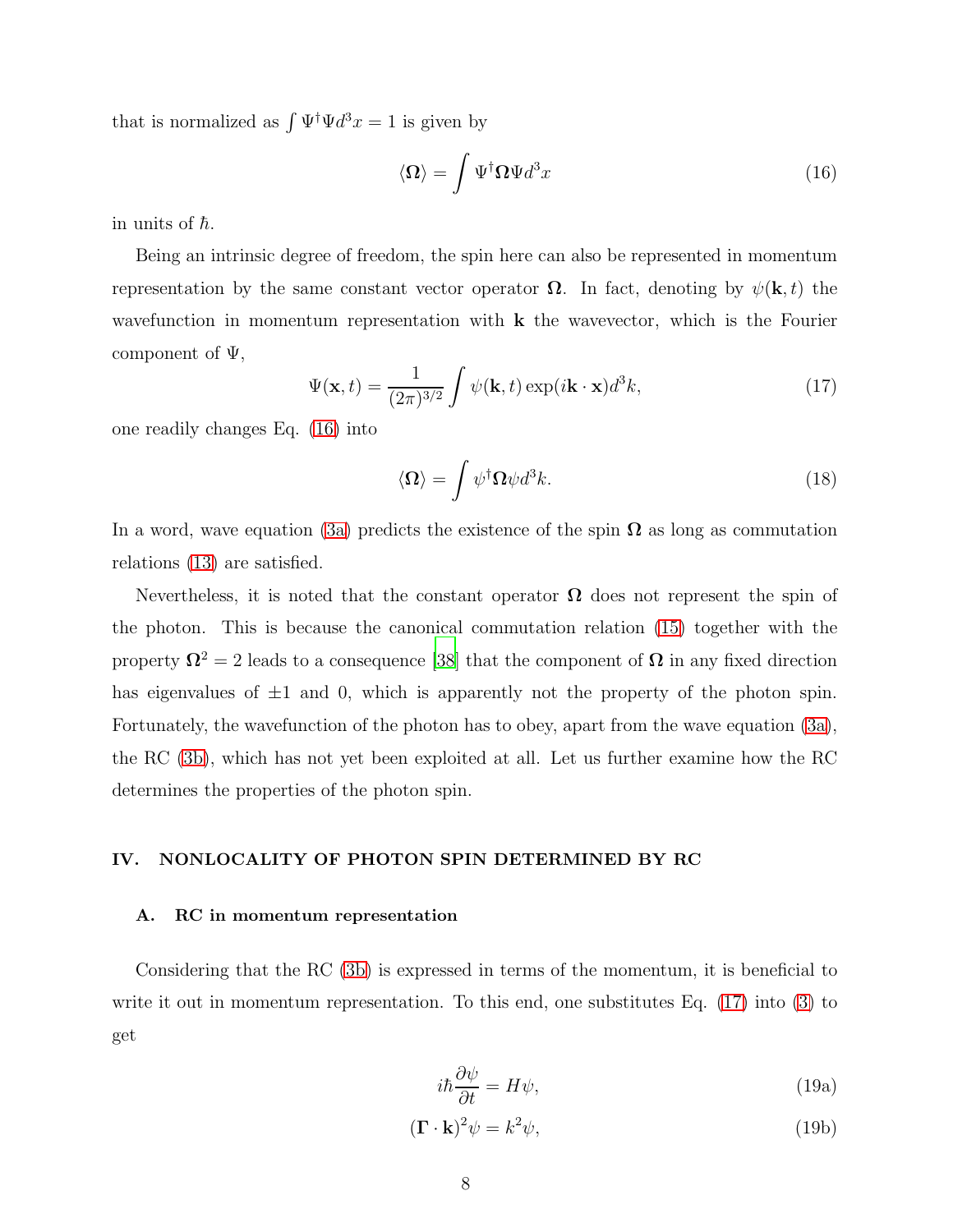where  $H = i\hbar c\Gamma_0(\mathbf{\Gamma}\cdot\mathbf{k})$  and  $k = |\mathbf{k}|$ . Equation [\(19b\)](#page-7-2) shows that  $\psi$  is the eigenfunction of  $(\mathbf{\Gamma}\cdot\mathbf{k})$ k)<sup>2</sup> with eigenvalue  $k^2$ . From this equation one has  $H^2 = \hbar^2 c^2 k^2$ , indicating that Eq. [\(19a\)](#page-7-3) has solutions of negative as well as positive energy. Akin to solutions to Dirac's equation [\[39\]](#page-18-11), solutions of negative energy correspond to antiphotons [\[24\]](#page-17-6) if solutions of positive energy correspond to photons. In this paper, I am not concerned with photon annihilation and creation and hence will consider only solutions of positive energy. Taking this into account, Eq. [\(19b\)](#page-7-2) is equivalent to the following eigenvalue equation of the Hamiltonian,

$$
H\psi = \hbar\omega\psi,
$$

where  $\omega = ck$ . Letting  $\psi = \frac{1}{\sqrt{2}}$  $\overline{2}$  $\int \mathbf{f}_u$  $\mathbf{f}_l$ ), where  $\mathbf{f}_u$  and  $\mathbf{f}_l$  are the Fourier transformations of  $\mathbf{F}_u$ and  $\mathbf{F}_l$ , respectively,

<span id="page-8-2"></span>
$$
\mathbf{f}_{u,l}(\mathbf{k},t) = \frac{1}{(2\pi)^{3/2}} \int \mathbf{F}_{u,l}(\mathbf{x},t) \exp(-i\mathbf{k}\cdot\mathbf{x})d^3x,
$$
 (20)

one readily changes the eigenvalue equation into

<span id="page-8-0"></span>
$$
\mathbf{w} \times \mathbf{f}_l = -\mathbf{f}_u, \quad \mathbf{w} \times \mathbf{f}_u = \mathbf{f}_l,
$$
\n(21)

where  $\mathbf{w} = \mathbf{k}/k$  stands for the unit momentum. From these two equations it follows that

<span id="page-8-1"></span>
$$
\mathbf{w} \cdot \mathbf{f}_{u,l} = 0,\tag{22}
$$

which is the same as the result of Eq. [\(19b\)](#page-7-2) expressed in terms of  $f_u$  and  $f_l$ . In a word, the RC [\(3b\)](#page-2-1) is converted into [\(21\)](#page-8-0) or [\(22\)](#page-8-1) in momentum representation.

#### B. Photon spin operator in momentum representation

Now it is ready to see how the RC affects the properties of the photon spin. Equation [\(22\)](#page-8-1) tells that

$$
\mathbf{f}_{u,l}^{\dagger}(\mathbf{\Sigma}\times\mathbf{w})\mathbf{f}_{u,l}=0,
$$

where the relation  $\mathbf{a}^{\dagger} \Sigma \mathbf{b} = -i \mathbf{a}^* \times \mathbf{b}$  [\[11\]](#page-17-16) has been used. Taking this equation into consideration and using the identity

$$
\Sigma = \Sigma \cdot \mathbf{w} \mathbf{w} - (\Sigma \times \mathbf{w}) \times \mathbf{w},
$$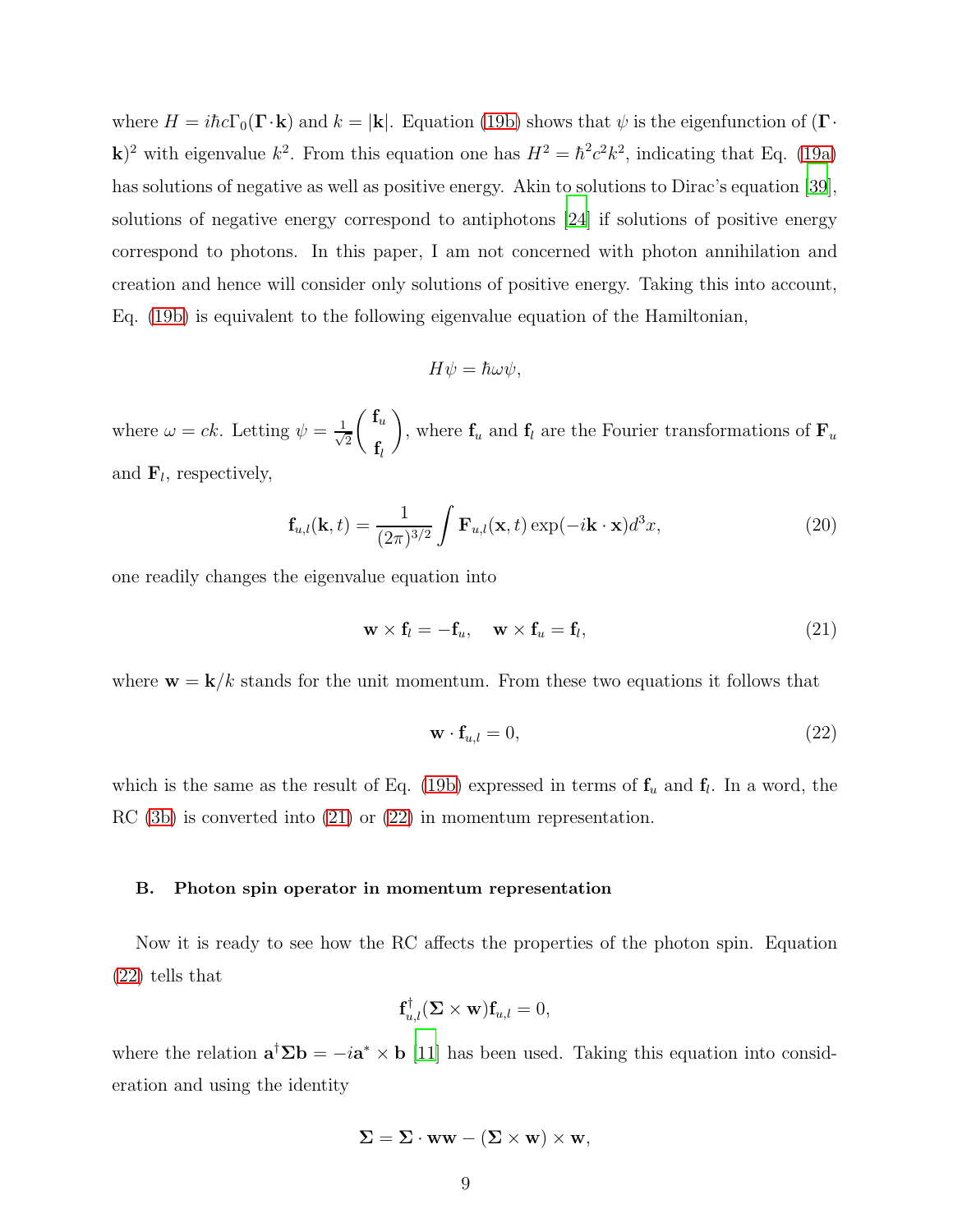where **ww** is a dyadic, one finds

<span id="page-9-1"></span>
$$
\mathbf{f}_{u,l}^{\dagger} \mathbf{\Sigma} \mathbf{f}_{u,l} = \mathbf{f}_{u,l}^{\dagger} (\mathbf{\Sigma} \cdot \mathbf{w} \mathbf{w}) \mathbf{f}_{u,l}, \tag{23}
$$

which is equivalent to

$$
\psi^{\dagger} \mathbf{\Omega} \psi = \psi^{\dagger} (\mathbf{\Omega} \cdot \mathbf{w} \mathbf{w}) \psi.
$$

Substituting it into Eq. [\(18\)](#page-7-4), one has

<span id="page-9-0"></span>
$$
\langle \mathbf{S} \rangle = \int \psi^{\dagger} (\mathbf{\Omega} \cdot \mathbf{w} \mathbf{w}) \psi d^3 k. \tag{24}
$$

Based on the arbitrariness of  $\psi$  one concludes that the RC [\(22\)](#page-8-1) reduces the spin operator from  $\Omega$  to  $\Omega$  · ww. This indicates that the operator for the photon spin in momentum representation is not the constant vector matrix  $\Omega$ . Instead, it is

$$
S = \Omega \cdot ww. \tag{25}
$$

In the first place, it coincides with the well-known conclusion that the spin of the photon is always oriented in its propagation direction [\[36\]](#page-18-6). In the second place, it has commuting Cartesian components,

$$
[S_i, S_j] = 0,
$$

in perfect agreement with the result that was obtained in the framework of second quantization [\[3](#page-17-10), [4\]](#page-17-11). In the third place, it shows that as a momentum-dependent quantity, the spin of the photon is not an independent degree of freedom [\[35\]](#page-18-5).

It is worth noting that commuting with the Hamiltonian,  $[H, S] = 0$ , the photon spin is a constant of motion. More importantly, the occurrence of the dyadic ww in S denies the existence of the local density for the photon spin in position space as is shown below.

#### C. Nonexistence of local density for photon spin in position space

Substituting the inverse Fourier transformation of Eq. [\(17\)](#page-7-1) into Eq. [\(24\)](#page-9-0), one gets

$$
\langle \mathbf{S} \rangle = \int \mathbf{s}(\mathbf{x}, t) d^3 x,
$$

where

$$
\mathbf{s}(\mathbf{x},t) = \Psi^{\dagger}(\mathbf{x},t) \int \mathbf{G}(\mathbf{x}-\mathbf{x}') \Psi(\mathbf{x}',t) d^3 x', \qquad (26)
$$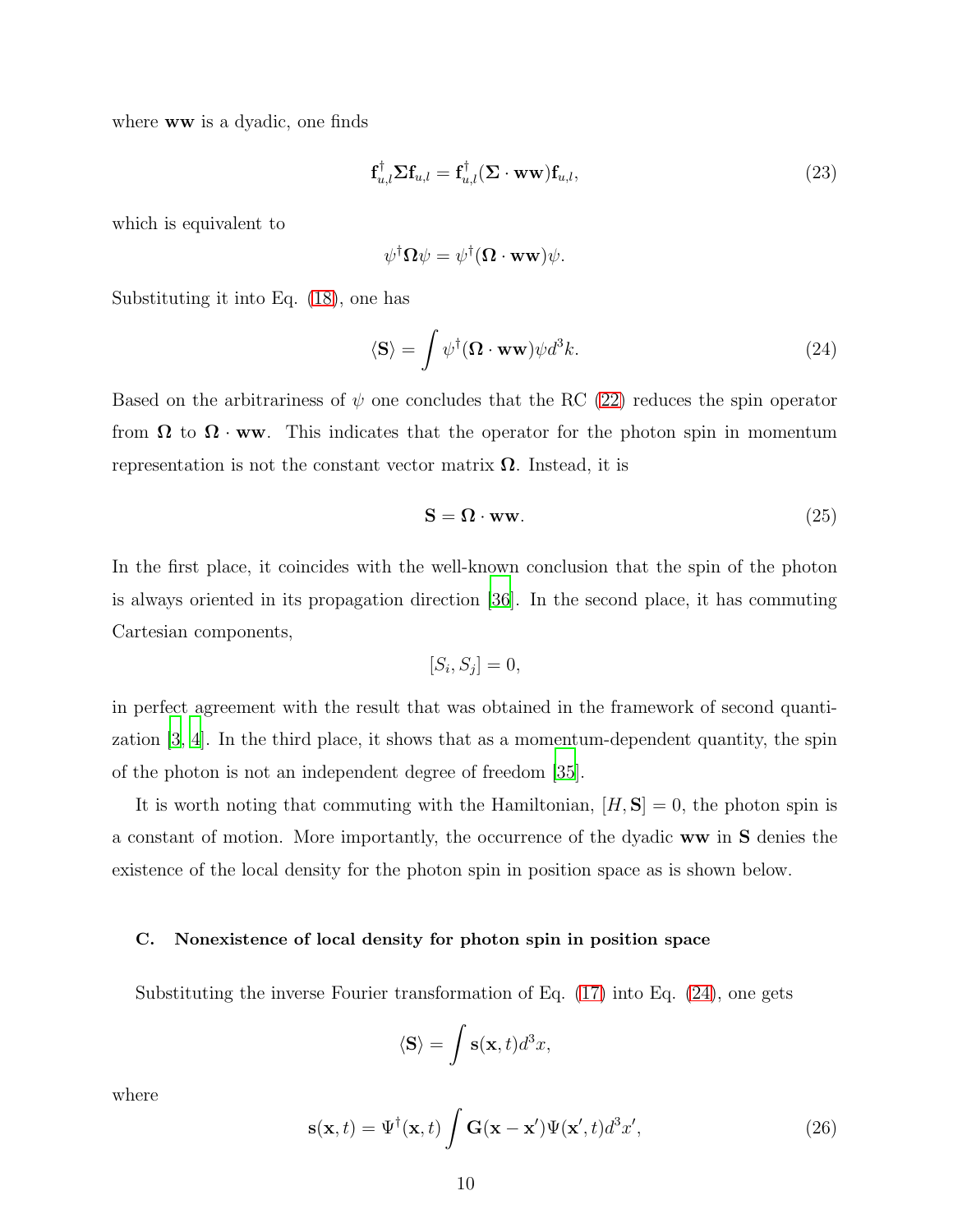$$
\mathbf{G}(\mathbf{x}) = \frac{1}{(2\pi)^3} \mathbf{\Omega} \cdot \int \mathbf{w} \mathbf{w} \exp(i\mathbf{k} \cdot \mathbf{x}) d^3 k.
$$

The integrand s does not locally depend on the wavefunction  $\Psi$ . Its value at any particular point x depends not only on the value of the wavefunction at that point but also on the value at all other points. It cannot, therefore, be interpreted as the local density for the photon spin in position space though its integral over the whole position space yields the expectation value. It is observed that if **ww** is replaced with the unit dyadic,  $G(x)$  will be replaced with  $\Omega \delta^3(\mathbf{x})$  and  $\mathbf{s}(\mathbf{x},t)$  will be replaced with  $\Psi^\dagger \Omega \Psi$ . In that case,  $\Omega$  will represent the spin in position representation. Since ww is not the unit dyadic,  $\Omega$  cannot be the operator for the spin of the photon in position representation as Bliokh et al claimed [\[15](#page-17-12)– [17\]](#page-17-13). The nonexistence of the local density for the photon spin can also be illustrated by showing that the expectation value of the photon spin is equal to the integral of different integrands over the whole position space.

Equation [\(24\)](#page-9-0) can be rewritten in terms of the upper and lower parts of  $\psi$  as

$$
\langle \mathbf{S} \rangle = \frac{1}{2} \int [\mathbf{f}_u^{\dagger} (\mathbf{\Sigma} \cdot \mathbf{w}) \mathbf{f}_u + \mathbf{f}_l^{\dagger} (\mathbf{\Sigma} \cdot \mathbf{w}) \mathbf{f}_l] \mathbf{w} d^3 k.
$$

Observing that

$$
\mathbf{f}_{u}^{\dagger}(\mathbf{\Sigma}\cdot\mathbf{w})\mathbf{f}_{u}=\mathbf{f}_{l}^{\dagger}(\mathbf{\Sigma}\cdot\mathbf{w})\mathbf{f}_{l}
$$

by virtue of Eq. [\(21\)](#page-8-0), one has

$$
\langle \mathbf{S} \rangle = \int [\mathbf{f}_{u,l}^{\dagger}(\mathbf{\Sigma} \cdot \mathbf{w}) \mathbf{f}_{u,l}] \mathbf{w} d^{3}k.
$$

Resorting to the property [\(23\)](#page-9-1), one gets

<span id="page-10-0"></span>
$$
\langle \mathbf{S} \rangle = \int \mathbf{f}_{u,l}^{\dagger} \mathbf{\Sigma} \mathbf{f}_{u,l} d^3 k = -i \int \mathbf{f}_{u,l}^* \times \mathbf{f}_{u,l} d^3 k. \tag{27}
$$

Upon substituting the Fourier transformation [\(20\)](#page-8-2), one finds

$$
\langle \mathbf{S} \rangle = -i \int \mathbf{F}_{u,l}^* \times \mathbf{F}_{u,l} d^3 x,
$$

which is expressed in terms of the position-representation wavefunction  $\Psi$  as

$$
\langle \mathbf{S} \rangle = \int \Psi^{\dagger} (1 \pm \Gamma_0) \mathbf{\Omega} \Psi d^3 x.
$$

From this expression one further deduces

$$
\langle \mathbf{S} \rangle = \int \Psi^{\dagger} \mathbf{\Omega} \Psi d^3 x,
$$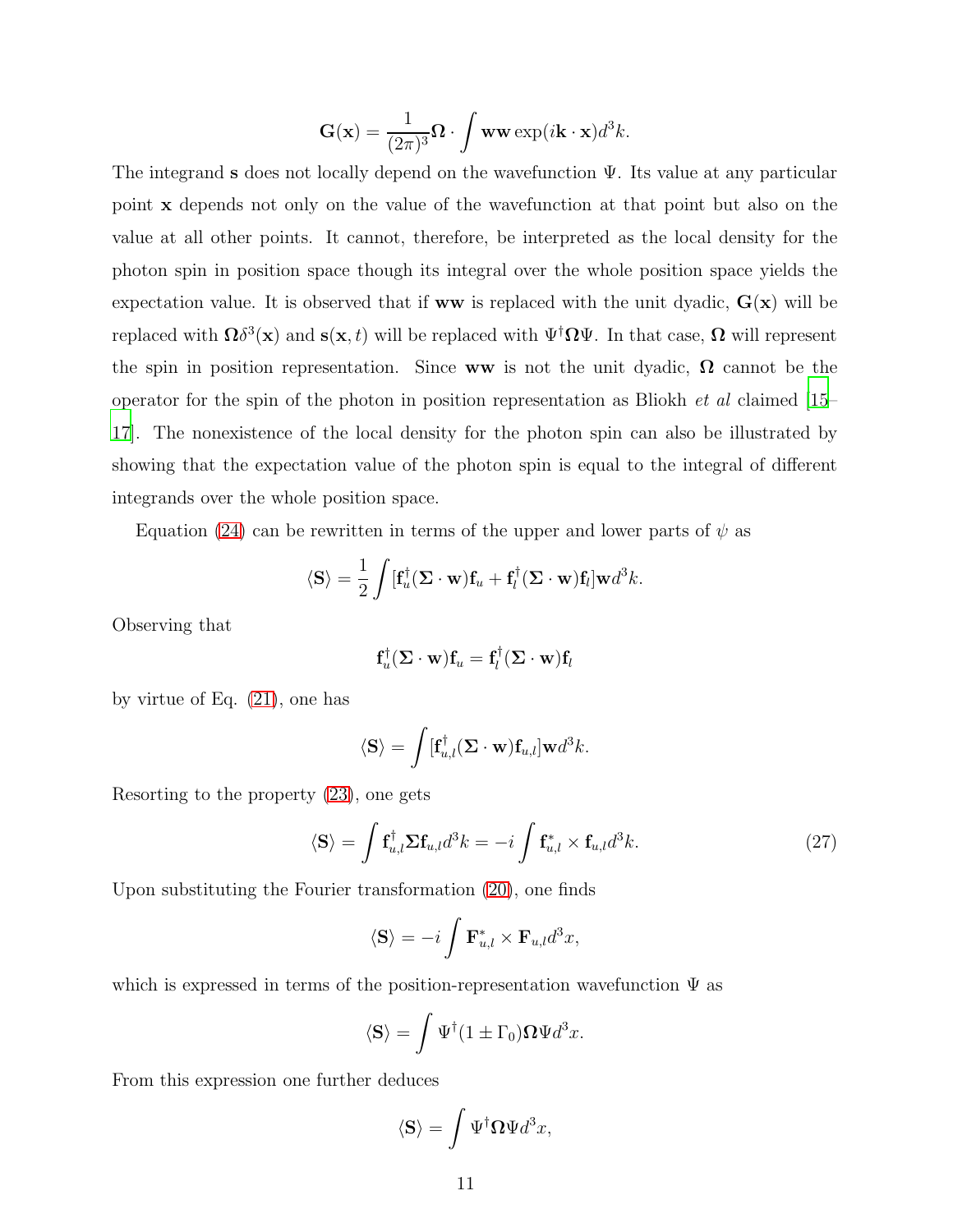which is the same as Eq. [\(16\)](#page-7-0). Generally speaking, neither  $\Psi^{\dagger}(1+\Gamma_0)\Omega\Psi$  nor  $\Psi^{\dagger}(1-\Gamma_0)\Omega\Psi$ is equal to  $\Psi^{\dagger} \Omega \Psi$  for any particular photon state  $\Psi$ . It is thus concluded that there is no unique local density for the photon spin in position space.

It is pointed out, by the way, that due to the same RC [\(3b\)](#page-2-1), the expectation value of the photon orbital angular momentum, defined by

<span id="page-11-2"></span>
$$
\langle \mathbf{L} \rangle = \int \Psi^{\dagger} \mathbf{L} \Psi d^3 x,\tag{28}
$$

can be converted into

<span id="page-11-4"></span>
$$
\langle \mathbf{L} \rangle = -i\hbar \int \mathbf{f}_{u,l}^{\dagger}(\mathbf{k} \times \nabla_{\mathbf{k}}) \mathbf{f}_{u,l} d^{3}k \tag{29}
$$

in momentum representation or into

<span id="page-11-1"></span>
$$
\langle \mathbf{L} \rangle = -i\hbar \int \mathbf{F}_{u,l}^{\dagger} (\mathbf{x} \times \nabla) \mathbf{F}_{u,l} d^3 x \tag{30}
$$

in position representation, where  $\nabla_{\mathbf{k}}$  denotes the gradient operator with respect to **k**. Equa-tion [\(30\)](#page-11-1) can be further expressed in terms of the wavefunction  $\Psi$  as

$$
\langle \mathbf{L} \rangle = \int \Psi^{\dagger} (1 \pm \Gamma_0) \mathbf{L} \Psi d^3 x.
$$

A comparison with Eq. [\(28\)](#page-11-2) shows that there does not exist such a notion as the local density for the photon orbital angular momentum in position space, indicating that the photon orbital angular momentum is also nonlocal in position space [\[18](#page-17-15)]. It is thus seen that the transversality conditions [\(1\)](#page-1-0) on the electric and magnetic fields, which correspond to the RC [\(3b\)](#page-2-1) on the wavefunction, do not mean the inseparability of the photon spin and orbital angular momentum. Instead, they mean the nonlocality of the photon spin and orbital angular momentum. Such a nonlocality reflects the nonlocality of the photon itself in the sense that the wavefunction constrained by the RC [\(3b\)](#page-2-1) does not mean the probability amplitude for the position of the photon.

### <span id="page-11-0"></span>V. NONLOCALITY OF PHOTON DETERMINED BY RC

#### A. No probability density exists for position of photon

Wave equation [\(3a\)](#page-2-0) can be rewritten as

<span id="page-11-3"></span>
$$
\Gamma_0 \frac{\partial \Psi}{\partial x_0} + \Gamma_i \frac{\partial \Psi}{\partial x_i} = 0.
$$
\n(31)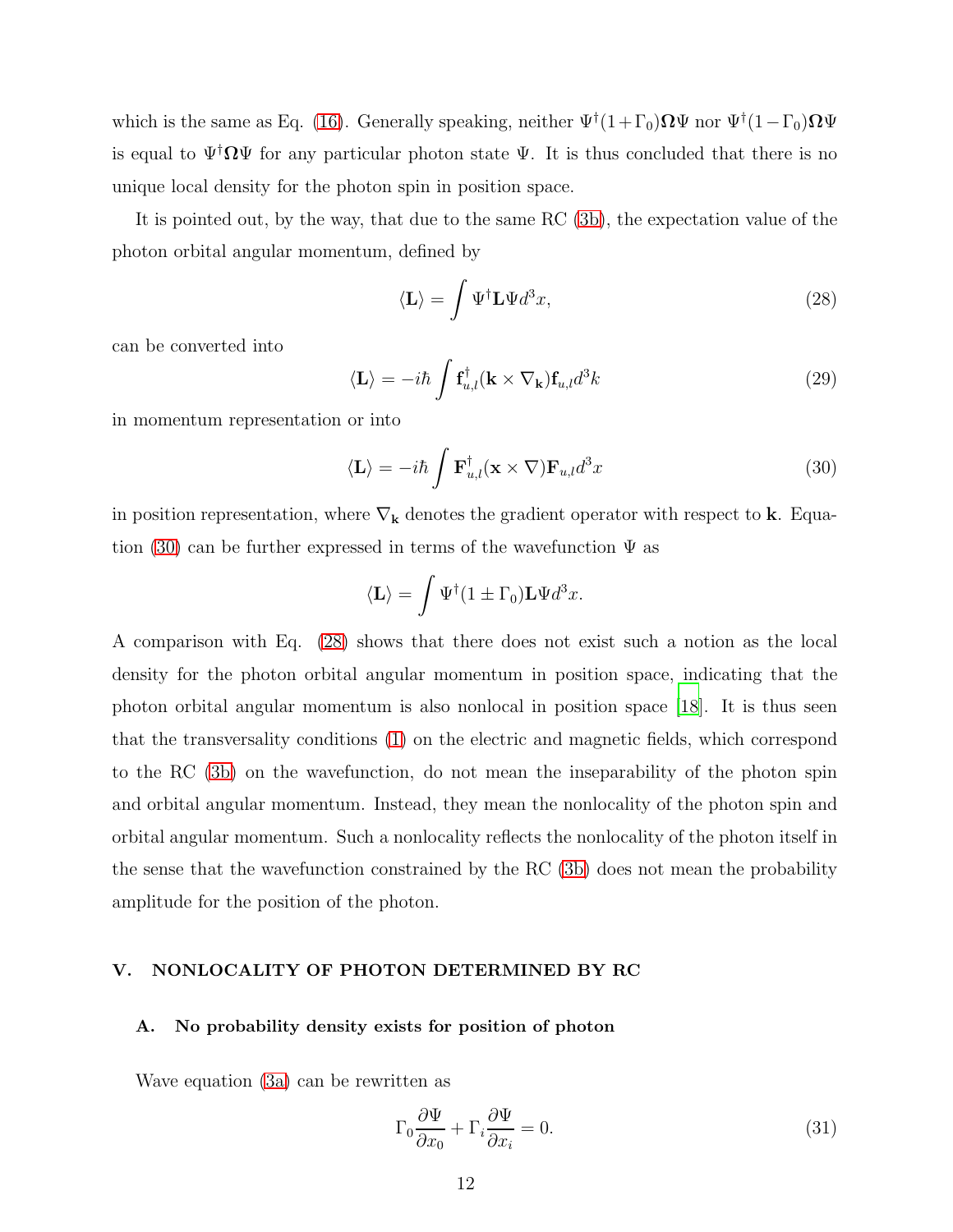Its Hermitian conjugate reads

$$
-\frac{\partial \Psi^{\dagger}}{\partial x_0} \Gamma_0 + \frac{\partial \Psi^{\dagger}}{\partial x_i} \Gamma_i = 0.
$$

Multiplying this equation by  $\Gamma_0$  on the right, one has

<span id="page-12-0"></span>
$$
\frac{\partial \bar{\Psi}}{\partial x_0} \Gamma_0 + \frac{\partial \bar{\Psi}}{\partial x_i} \Gamma_i = 0, \tag{32}
$$

where  $\bar{\Psi} = \Psi^{\dagger} \Gamma_0$ . Multiplying Eq. [\(31\)](#page-11-3) by  $\bar{\Psi}$  on the left and Eq. [\(32\)](#page-12-0) by  $\Psi$  on the right, and summing, one gets the following continuity equation,

$$
\frac{\partial}{\partial x_{\mu}}(\bar{\Psi}\Gamma_{\mu}\Psi) = 0.
$$

This means that the bilinear quantities

$$
j_{\mu}=ic\bar{\Psi}\Gamma_{\mu}\Psi=ic\Psi^{\dagger}\Gamma_{0}\Gamma_{\mu}\Psi
$$

form a four-vector. The time component  $j_0 = ic\Psi^{\dagger}\Psi$ , which corresponds to the positivedefinite entity  $j_0/ic = \Psi^{\dagger}\Psi$ , thus defines a constant of motion [\[40](#page-18-12)],

<span id="page-12-1"></span>
$$
P = \int \Psi^{\dagger} \Psi d^3 x. \tag{33}
$$

This constant of motion can be reasonably interpreted as the total probability of the photon.

But on the other hand, it is seen from the RC [\(21\)](#page-8-0) in momentum representation that  $\mathbf{f}_u^* \cdot \mathbf{f}_u = \mathbf{f}_l^* \cdot \mathbf{f}_l$ . Considering this relation, one substitutes Eq. [\(17\)](#page-7-1) into Eq. [\(33\)](#page-12-1) to get

$$
P = \int \mathbf{f}_u^* \cdot \mathbf{f}_u d^3 k = \int \mathbf{f}_l^* \cdot \mathbf{f}_l d^3 k.
$$

With the help of Eq. [\(20\)](#page-8-2), it is transformed back into

$$
P = \int \mathbf{F}_u^* \cdot \mathbf{F}_u d^3 x = \int \mathbf{F}_l^* \cdot \mathbf{F}_l d^3 x
$$

in position representation, which is expressed in terms of the wavefunction  $\Psi$  as

$$
P = \int \Psi^{\dagger} (1 + \Gamma_0) \Psi d^3 x = \int \Psi^{\dagger} (1 - \Gamma_0) \Psi d^3 x.
$$

Since neither  $\Psi^{\dagger}(1+\Gamma_0)\Psi$  nor  $\Psi^{\dagger}(1-\Gamma_0)\Psi$  is equal to  $\Psi^{\dagger}\Psi$  for any particular photon state Ψ, no unique probability density exists for the position of the photon. By this it is meant that the integrand  $\Psi^{\dagger}\Psi$  in expression [\(33\)](#page-12-1) cannot be interpreted as the probability density for the position of the photon.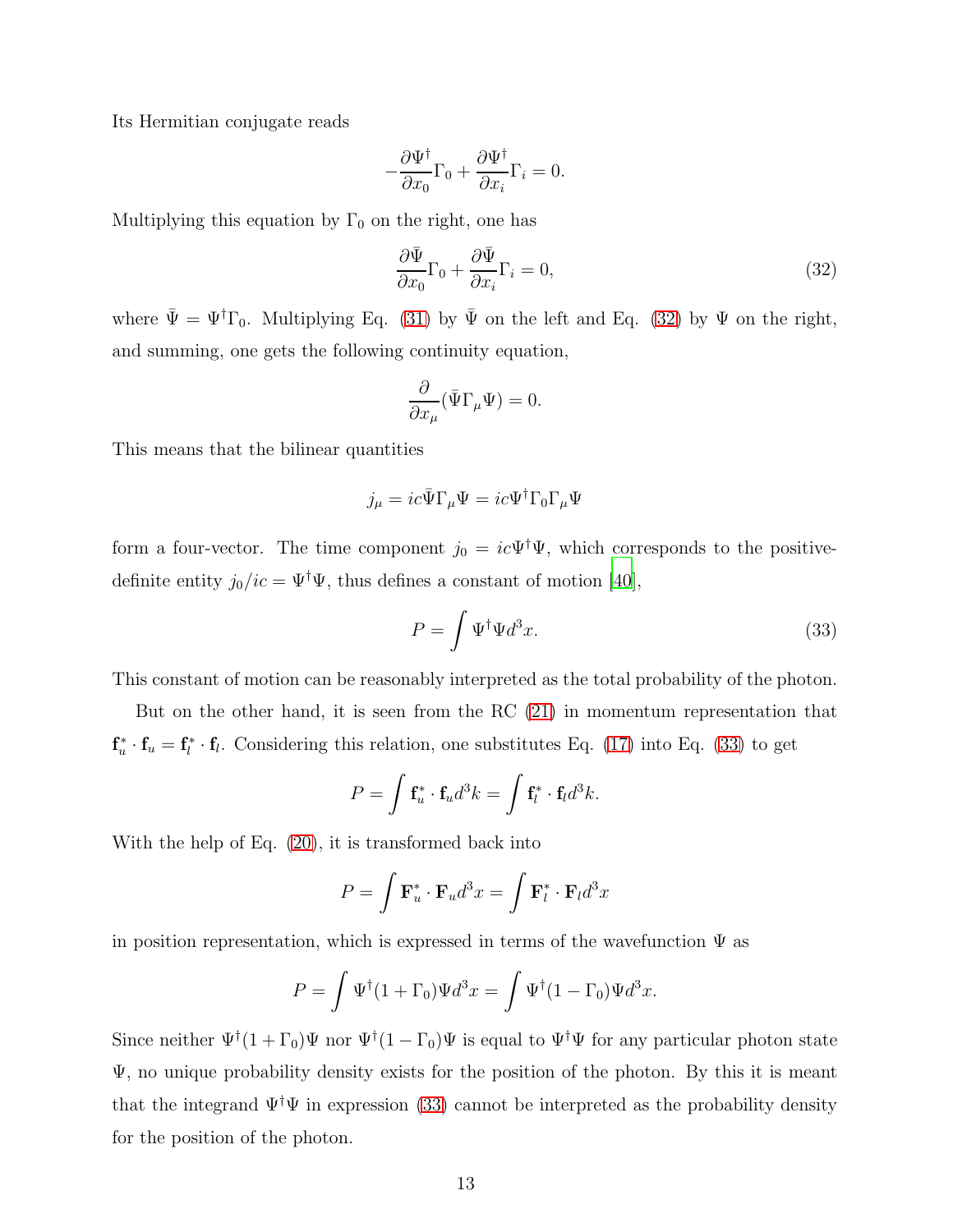In a word, the RC [\(3b\)](#page-2-1) renders the photon nonlocal in such a way that the positionrepresentation wavefunction does not mean the probability amplitude for the position of the photon though the integral of its modulus squared over the whole position space gives the total probability. To the best of my knowledge, this is the first time to connect the nonlocality of the photon with a constraint equation on the wavefunction. To further appreciate the nonlocality of the photon in quantum mechanics, it is helpful to look at the nonlocal dependence of the upper and lower parts of the quantum wavefunction on the classical electric and magnetic fields.

#### B. Nonlocal dependence of quantum wavefunction on classical fields

The real-valued electric and magnetic fields of a free radiation field, when expressed as [\[10\]](#page-17-2)

<span id="page-13-2"></span><span id="page-13-1"></span>
$$
\mathcal{E} = \frac{1}{\sqrt{2}} (\mathbf{E} + \mathbf{E}^*), \quad \mathcal{H} = \frac{1}{\sqrt{2}} (\mathbf{H} + \mathbf{H}^*), \tag{34}
$$

can be expanded in terms of the plane-wave modes as

$$
\mathbf{E}(\mathbf{x},t) = \frac{1}{(2\pi)^{3/2}} \int \mathbf{e}(\mathbf{k},t) \exp(i\mathbf{k}\cdot\mathbf{x})d^3k,
$$
 (35a)

$$
\mathbf{H}(\mathbf{x},t) = \frac{1}{(2\pi)^{3/2}} \int \mathbf{h}(\mathbf{k},t) \exp(i\mathbf{k}\cdot\mathbf{x})d^3k,
$$
 (35b)

where the expansion coefficients **e** and **h** are related to each other via

<span id="page-13-3"></span>
$$
\mathbf{h} = \frac{1}{\mu_0 c} \mathbf{w} \times \mathbf{e}, \quad \mathbf{e} = -\frac{1}{\varepsilon_0 c} \mathbf{w} \times \mathbf{h}
$$

by virtue of Maxwell's equations  $(1)-(2)$  $(1)-(2)$ . In terms of the expansion coefficients, the spin and orbital angular momentum identified in classical theory are given by [\[5](#page-17-17), [6](#page-17-18)]

$$
-i\int \frac{\varepsilon_0}{ck} \mathbf{e}^* \times \mathbf{e} d^3k \quad \text{or} \quad -i\int \frac{\mu_0}{ck} \mathbf{h}^* \times \mathbf{h} d^3k,
$$

$$
-i\int \frac{\varepsilon_0}{ck} \mathbf{e}^* (\mathbf{k} \times \nabla_{\mathbf{k}}) \mathbf{e} d^3k \quad \text{or} \quad -i\int \frac{\mu_0}{ck} \mathbf{h}^* (\mathbf{k} \times \nabla_{\mathbf{k}}) \mathbf{h} d^3k,
$$

respectively. If they are postulated to be equal to the expectation values of their counterparts in quantum mechanics, a comparison with Eqs. [\(27\)](#page-10-0) and [\(29\)](#page-11-4) leads to

<span id="page-13-0"></span>
$$
\mathbf{f}_u = \left(\frac{\varepsilon_0}{\hbar ck}\right)^{1/2} \mathbf{e}, \quad \mathbf{f}_l = \left(\frac{\mu_0}{\hbar ck}\right)^{1/2} \mathbf{h},\tag{36}
$$

in consistency with correspondences [\(8\)](#page-4-5). Since  $\frac{1}{\sqrt{2}}$  $\frac{1}{k}$  is the Fourier transformation of  $\frac{1}{2|\mathbf{x}|^{5/2}}$ ,

$$
\frac{1}{\sqrt{k}} = \frac{1}{(2\pi)^{3/2}} \int \frac{1}{2|\mathbf{x}|^{5/2}} \exp(-i\mathbf{k} \cdot \mathbf{x}) d^3x,
$$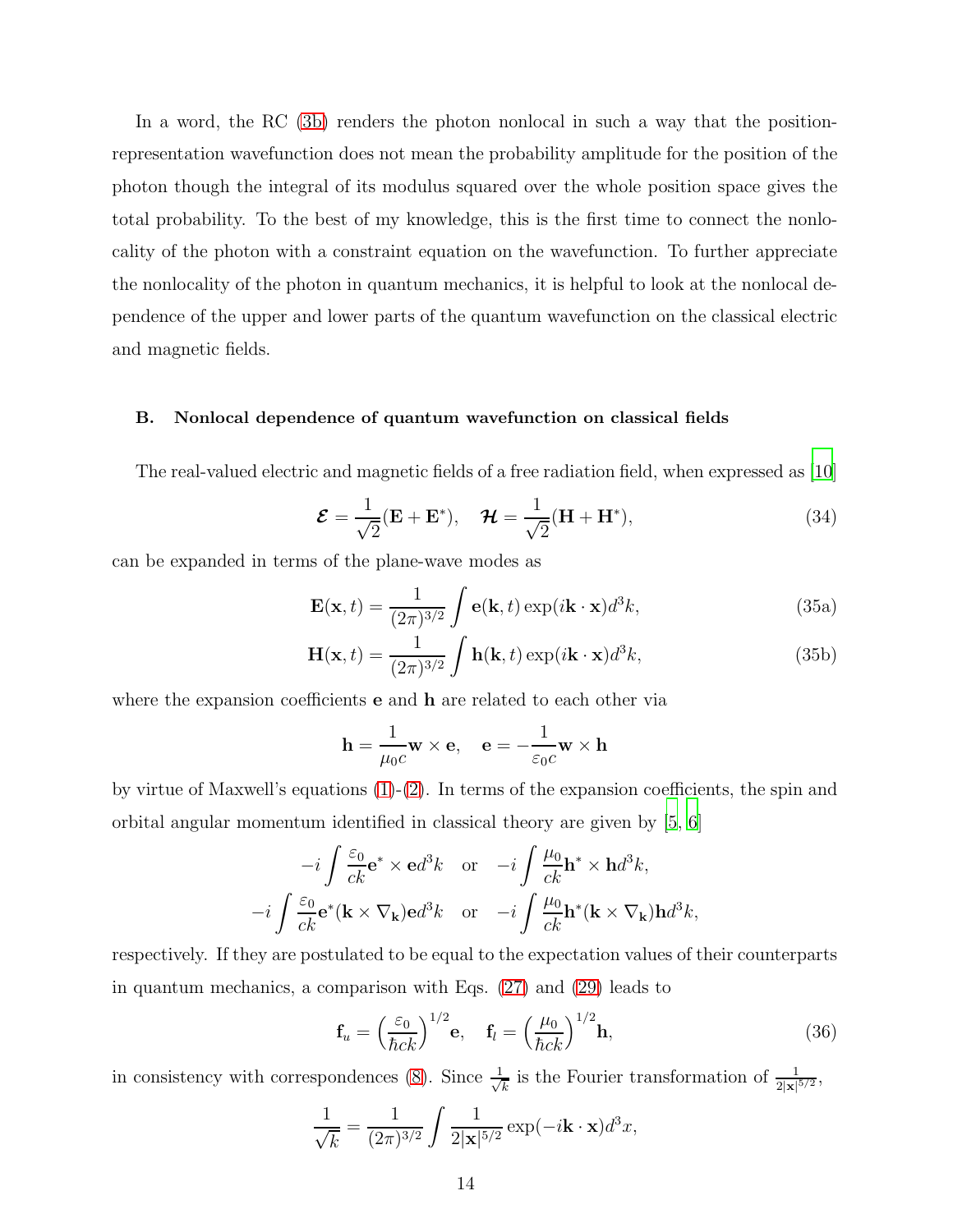it follows from Eqs. [\(36\)](#page-13-0), [\(17\)](#page-7-1), and [\(35\)](#page-13-1) that the upper and lower parts of the wavefunction are expressed in terms of the complex vector functions  $E$  and  $H$  as [\[27](#page-17-8)]

<span id="page-14-4"></span>
$$
\mathbf{F}_u(\mathbf{x},t) = \sqrt{\frac{\varepsilon_0}{2\pi\hbar c}} \int \frac{\mathbf{E}(\mathbf{x}',t)}{4\pi|\mathbf{x}-\mathbf{x}'|^{5/2}} d^3 x', \qquad (37a)
$$

$$
\mathbf{F}_{l}(\mathbf{x},t) = \sqrt{\frac{\mu_{0}}{2\pi\hbar c}} \int \frac{\mathbf{H}(\mathbf{x}',t)}{4\pi|\mathbf{x} - \mathbf{x}'|^{5/2}} d^{3}x', \qquad (37b)
$$

respectively. The upper (or lower) part of the quantum wavefunction taken at one particular point  $x$  depends not only on the value of the classical function  $E$  (or  $H$ ) at that point but also on the value at all other points. That is to say, the quantum wavefunction does not locally depend on the classical functions E and H.

Furthermore, by denoting by  $\varepsilon(\mathbf{k}, t)$  and  $\eta(\mathbf{k}, t)$  the Fourier coefficients of  $\mathcal{E}$  and  $\mathcal{H}$ , respectively,

<span id="page-14-3"></span><span id="page-14-1"></span>
$$
\mathcal{E}(\mathbf{x},t) = \frac{1}{(2\pi)^{3/2}} \int \varepsilon(\mathbf{k},t) \exp(i\mathbf{k}\cdot\mathbf{x})d^3k,
$$
 (38a)

$$
\mathcal{H}(\mathbf{x},t) = \frac{1}{(2\pi)^{3/2}} \int \boldsymbol{\eta}(\mathbf{k},t) \exp(i\mathbf{k}\cdot\mathbf{x}) d^3k,
$$
 (38b)

a comparison with Eq. [\(34\)](#page-13-2) gives

$$
\boldsymbol{\varepsilon}(\mathbf{k},t) = \frac{1}{\sqrt{2}}[\mathbf{e}(\mathbf{k},t) + \mathbf{e}^*(-\mathbf{k},t)], \quad \boldsymbol{\eta}(\mathbf{k},t) = \frac{1}{\sqrt{2}}[\mathbf{h}(\mathbf{k},t) + \mathbf{h}^*(-\mathbf{k},t)],
$$

which have the properties,

<span id="page-14-0"></span>
$$
\varepsilon^*(-\mathbf{k},t) = \varepsilon(\mathbf{k},t), \quad \eta^*(-\mathbf{k},t) = \eta(\mathbf{k},t). \tag{39}
$$

It is seen that **e** and **h**, the Fourier coefficients of the complex functions  $\bf{E}$  and  $\bf{H}$ , are different from  $\varepsilon$  and  $\eta$ . They are not constrained by such conditions as Eqs. [\(39\)](#page-14-0). But they can be expressed in terms of  $\varepsilon$  and  $\eta$  as [\[11](#page-17-16)]

<span id="page-14-2"></span>
$$
\mathbf{e}(\mathbf{k},t) = \frac{1}{\sqrt{2}}[\varepsilon(\mathbf{k},t) - \frac{\mu_0 c}{k}\mathbf{k} \times \boldsymbol{\eta}(\mathbf{k},t)],
$$
\n(40a)

$$
\mathbf{h}(\mathbf{k},t) = \frac{1}{\sqrt{2}}[\boldsymbol{\eta}(\mathbf{k},t) + \frac{\varepsilon_0 c}{k}\mathbf{k} \times \boldsymbol{\varepsilon}(\mathbf{k},t)],
$$
\n(40b)

by virtue of Maxwell's equations [\(1\)](#page-1-0)-[\(2\)](#page-1-1). According to Eq. [\(38b\)](#page-14-1) and the first equation in [\(2\)](#page-1-1), one has

$$
\frac{1}{(2\pi)^{3/2}}\int (\mathbf{k}\times\boldsymbol{\eta})\exp(i\mathbf{k}\cdot\mathbf{x})d^3k = -i\varepsilon_0\frac{\partial\boldsymbol{\mathcal{E}}}{\partial t}.
$$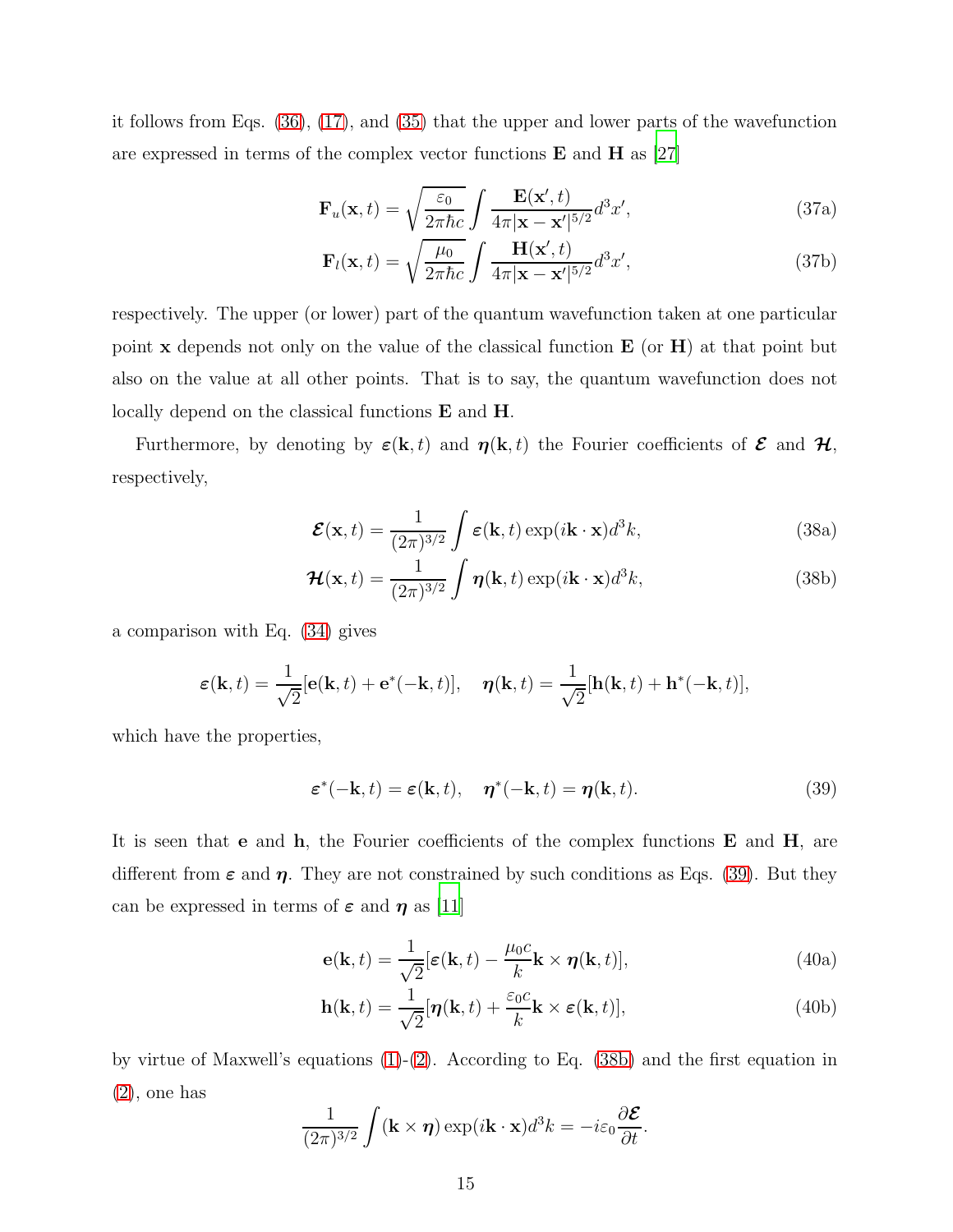Since  $\frac{1}{k}$  is the Fourier transformation of  $\sqrt{\frac{2}{\pi}}$ π 1  $\frac{1}{|\mathbf{x}|^2}$ 

<span id="page-15-0"></span>
$$
\frac{1}{k} = \frac{1}{(2\pi)^{3/2}} \int \sqrt{\frac{2}{\pi}} \frac{1}{|\mathbf{x}|^2} \exp(-i\mathbf{k} \cdot \mathbf{x}) d^3 x,\tag{41}
$$

it follows from Eqs. [\(40a\)](#page-14-2), [\(35a\)](#page-13-3), and [\(38a\)](#page-14-3) that the complex function E is related to the electric field  $\mathcal E$  in the following way,

<span id="page-15-1"></span>
$$
\mathbf{E}(\mathbf{x},t) = \frac{1}{\sqrt{2}} \Big[ \mathcal{E}(\mathbf{x},t) + \frac{i}{2\pi^2 c} \frac{\partial}{\partial t} \int \frac{\mathcal{E}(\mathbf{x}',t)}{|\mathbf{x} - \mathbf{x}'|^2} d^3 x' \Big].
$$
 (42)

The real part is proportional to the electric field  $\mathcal E$  as the first equation in [\(34\)](#page-13-2) requires. But the imaginary part does not locally depend on the electric field. Similarly, the complex function H is related to the magnetic field  $\mathcal{H}$  as follows,

<span id="page-15-2"></span>
$$
\mathbf{H}(\mathbf{x},t) = \frac{1}{\sqrt{2}} \Big[ \mathbf{\mathcal{H}}(\mathbf{x},t) + \frac{i}{2\pi^2 c} \frac{\partial}{\partial t} \int \frac{\mathbf{\mathcal{H}}(\mathbf{x}',t)}{|\mathbf{x} - \mathbf{x}'|^2} d^3 x' \Big],\tag{43}
$$

where Eq. [\(41\)](#page-15-0) as well as the following relation has been used,

$$
\frac{1}{(2\pi)^{3/2}}\int (\mathbf{k}\times\boldsymbol{\varepsilon})\exp(i\mathbf{k}\cdot\mathbf{x})d^3k = i\mu_0\frac{\partial\boldsymbol{\mathcal{H}}}{\partial t}.
$$

In a word, the complex functions  $E$  and  $H$  do not locally depend on the electric and magnetic fields.

It is concluded from Eqs. [\(37\)](#page-14-4), [\(42\)](#page-15-1), and [\(43\)](#page-15-2) that the upper and lower parts of the wavefunction do not locally depend on the electric and magnetic fields. Eqs. [\(37\)](#page-14-4) show that the wavefunction is similar to the so-called Landau-Peierls wavefunction [\[41\]](#page-18-13) except that the complex functions  $\bf{E}$  and  $\bf{H}$  in Eqs. [\(37\)](#page-14-4) do not mean the electric and magnetic fields as Pauli [\[33\]](#page-18-3) and Bialynicki-Birula [\[29](#page-18-0)] discussed. It is noted, as Cook [\[27\]](#page-17-8) showed, that the nonlocal dependence of the wavefunction on the classical fields does not allow to construct a tensor out of the elements of the wavefunction in the way in which the field-strength tensor is constructed out of the elements of the classical fields. But any way, the nonlocality of the photon in position space does not mean the absence of the photon wavefunction in position representation as was claimed in the literature [\[10](#page-17-2)].

#### VI. CONCLUSIONS AND REMARKS

To conclude, I reinterpreted Darwin's equations [\(3\)](#page-2-2) in such a way as to meet the need of the quantum mechanics of the photon. I showed for the first time that the photon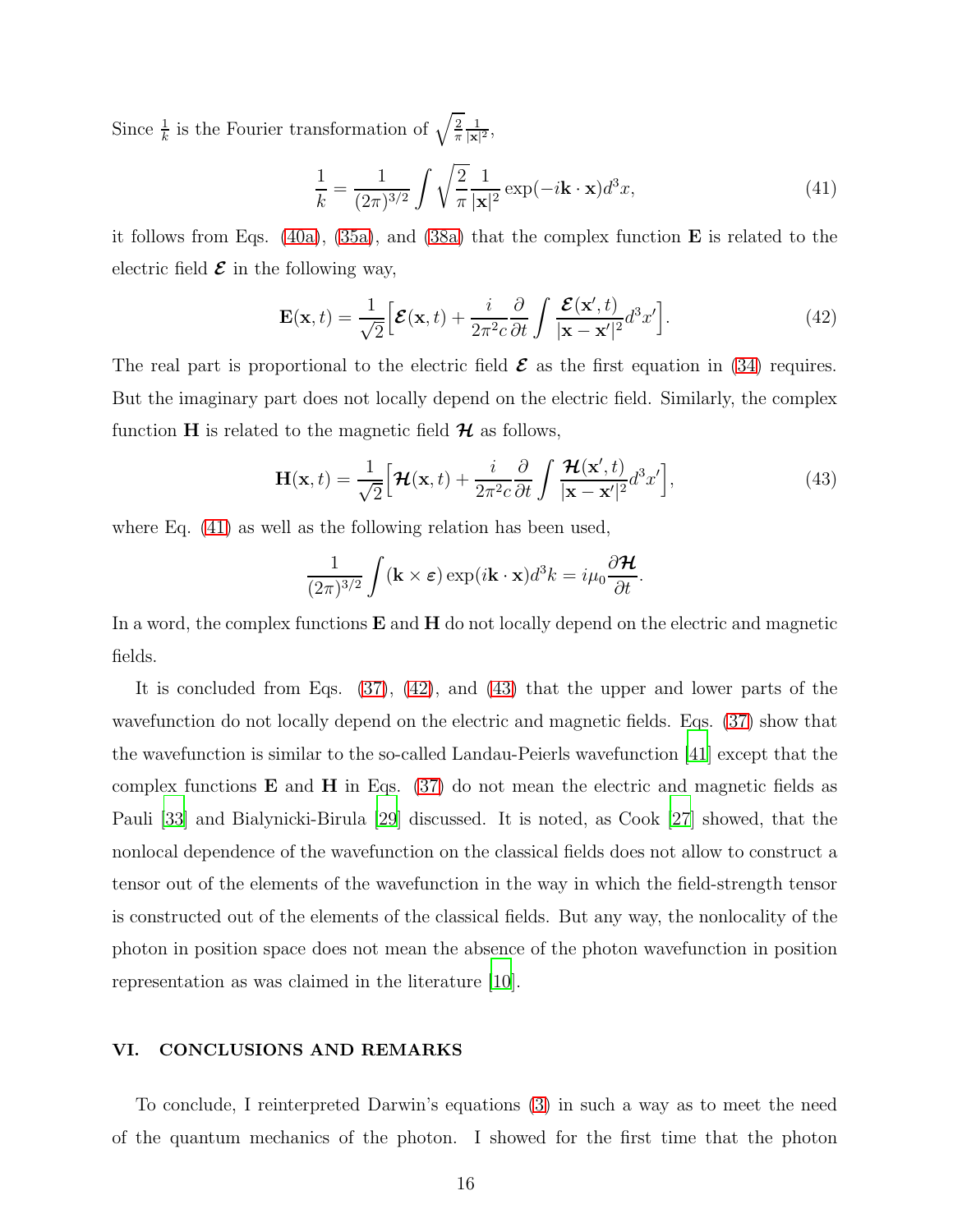wavefunction transforms under Lorentz transformation as a spinor. The relativistic nature of the photon is expressed through the constraint equation [\(3b\)](#page-2-1) on the wavefunction. It is the RC that underlies the nonlocality of the photon in position space, making the wavefunction no longer be the probability amplitude for the position of the photon. From Darwin's equations I derived the spin of the photon. I found that the RC has a decisive impact on the properties of the photon spin. It determines the operator for the photon spin to be  $\Omega \cdot ww$ in momentum representation. This in turn makes it impossible to introduce the notion of local density for the photon spin in position space. But on the other hand, it allows to use the position-representation wavefunction to express the expectation value of the photon spin as an integral of different integrands over the whole position space. The nonlocality of the spin of the photon is a reflection of the nonlocality of the photon itself.

Due to the RC, the operator for the photon spin in momentum representation does not satisfy the canonical commutation relation. As a result, the operator for the photon orbital angular momentum in momentum representation does not satisfy the canonical commutation relation, either, if the total angular momentum is to satisfy the canonical commutation relation [\[3](#page-17-10), [4](#page-17-11)]. The only explanation for this is that the RC makes the photon position, represented by  $\mathbf{x} = i \nabla_k$  in momentum representation, not satisfy  $[x_i, x_j] = 0$ . Otherwise, this equation together with the commutation relations [\(13\)](#page-6-1) would lead to the canonical commutation relation of the orbital angular momentum [\[38\]](#page-18-10),  $[L_i, L_j] = i\hbar \epsilon_{ijk} L_k$ . The conclusion that the wavefunction is not the probability amplitude for the position of the photon is compatible with the non-commutativity of the photon position. Further discussions are beyond the scope of present paper.

#### ACKNOWLEDGMENTS

The author is indebted to Kang-Rui Liu for his helpful discussions. This work was supported in part by the program of Shanghai Municipal Science and Technology Commission under Grant 18ZR1415500.

<span id="page-16-0"></span><sup>[1]</sup> P. A. M. Dirac, The Principle of Quantum Mechanics, 3rd ed. (Oxford University Press, Oxford, 1947).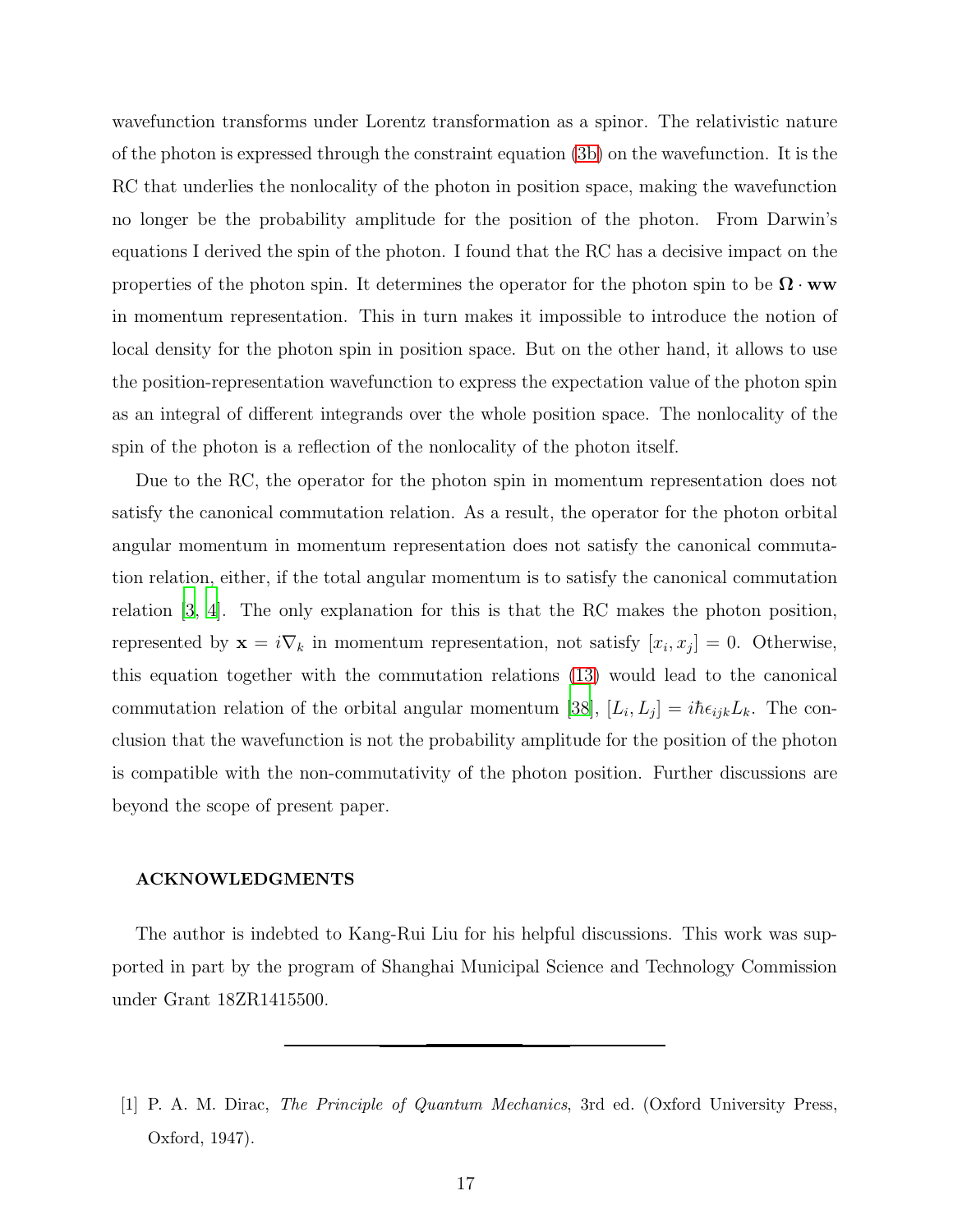- <span id="page-17-10"></span><span id="page-17-0"></span>[2] C. G. Darwin, Proc. R. Soc. Lond. A 136, 36 (1932).
- <span id="page-17-11"></span>[3] S. J. van Enk and G. Nienhuis, Europhys. Lett. 25, 497 (1994).
- [4] S. J. van Enk and G. Nienhuis, J. Mod. Opt. 41, 963 (1994).
- <span id="page-17-18"></span><span id="page-17-17"></span>[5] C.-F. Li, Phys. Rev. A 80, 063814 (2009).
- [6] C.-F. Li, Phys. Rev. A  $93$ , 049902(E) (2016).
- [7] K. Y. Bliokh, M. A. Alonso, E. A. Ostrovskaya, and A. Aiello, Phys. Rev. A 82, 063825 (2010).
- <span id="page-17-14"></span><span id="page-17-1"></span>[8] S. M. Barnett, J. Mod. Opt. 57, 1339 (2010).
- [9] I. Bialynicki-Birula and Z. Bialynicka-Birula, J. Opt. 13, 064014 (2011).
- <span id="page-17-2"></span>[10] A. I. Akhiezer and V. B. Berestetskii, Quantum Electrodynamics (Interscience, New York, 1965).
- <span id="page-17-16"></span>[11] C. Cohen-Tannoudji, J. Dupont-Roc, and G. Grynberg, Photons and Atoms (John Wiley & Sons, New York, 1989).
- <span id="page-17-3"></span>[12] S. M. Barnett and L. Allen, Opt. Commun. 110, 670 (1994).
- <span id="page-17-4"></span>[13] S. M. Barnett, J. Opt. B 4, S7 (2002).
- <span id="page-17-12"></span>[14] R. P. Cameron, S. M. Barnett, and A. M. Yao, New J. Phys. 14, 053050 (2012).
- [15] K. Y. Bliokh, J. Dressel, and F. Nori, New J. Phys. 16, 093037 (2014).
- [16] K. Y. Bliokh, A. Y. Bekshaev, and F. Nori, Nat. Commun. 5, 3300 (2014).
- <span id="page-17-13"></span>[17] K. Y. Bliokh and F. Nori, Phys. Rep. 592, 1 (2015).
- <span id="page-17-15"></span>[18] I. Bialynicki-Birula, New J. Phys. 16, 113056 (2014).
- <span id="page-17-9"></span>[19] S. M. Barnett, New J. Phys. 16, 093008 (2014).
- [20] S. M. Barnett, L. Allen, R. P. Cameron, C. R. Gilson, M. J. Padgett, F. C. Speirits, and A. M. Yao, J. Opt. 18, 064004 (2016).
- [21] E. Leader, Phys. Lett. B 756, 303 (2016).
- [22] E. Leader, Phys. Lett. B 779, 385 (2018).
- <span id="page-17-5"></span>[23] C.-F. Li and Y.-L. Zhang, J. Mod. Phys. 10, 459 (2019).
- <span id="page-17-6"></span>[24] For an overview before 2005, see O. Keller, Phys. Rep. 411, 1 (2005) and references therein.
- [25] B. Ritchie, Opt. Commun. 280, 126 (2007).
- <span id="page-17-7"></span>[26] P. J. Mohr, Ann. Phys. (NY) **325**, 607 (2010).
- <span id="page-17-8"></span>[27] R. J. Cook, Phys. Rev. A **26**, 2754 (1982).
- [28] T. Inagaki, Phys. Rev. A 49, 2839 (1994).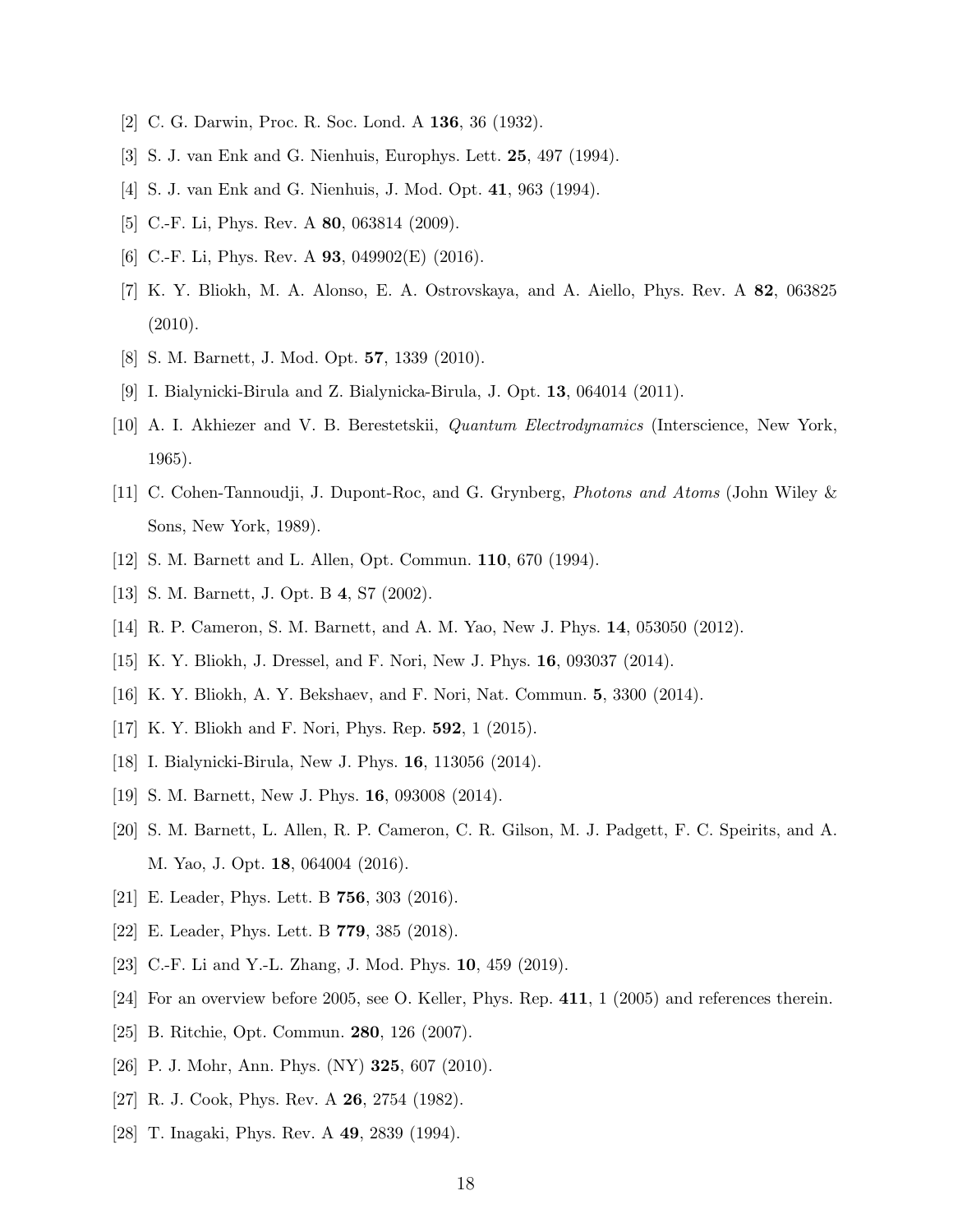- <span id="page-18-1"></span><span id="page-18-0"></span>[29] I. Bialynicki-Birula, Prog. Opt. 36, 245 (1996).
- [30] J. M. Jauch and C. Piron, Helv. Phys. Acta 40, 559 (1967).
- <span id="page-18-2"></span>[31] W. O. Amrein, Helv. Phys. Acta 42, 149 (1969).
- <span id="page-18-3"></span>[32] D. Rosewarne and S. Sarkar, Quantum Opt. 4, 405 (1992).
- <span id="page-18-4"></span>[33] W. Pauli, General Principles of Quantum Mechanics (Springer-Verlag, New York, 1980).
- <span id="page-18-5"></span>[34] J. D. Jackson, Classical Electrodynamics (John Wiley & Sons, New York, 1962).
- <span id="page-18-6"></span>[35] I. Bialynicki-Birula and Z. Bialynicka-Birula, Phys. Rev. Lett. 109, 188902 (2012).
- [36] J. M. Jauch and F. Rohrlich, The Theory of Photons and Electrons, 2nd ed. (Springer-Verlag, New York, 1976).
- <span id="page-18-10"></span><span id="page-18-7"></span>[37] J. A. Stratton, Electromagnetic Theory (McGraw-Hill, New York, 1941).
- <span id="page-18-11"></span>[38] J. J. Sakurai, Modern Quantum Mechanics (Benjamin/Cummings, California, 1985).
- [39] M. E. Peskin and D. V. Schroeder, An Introduction to Quantum Field Theory (Addison-Wesley Publishing Company, New York, 1995).
- <span id="page-18-12"></span>[40] E. Corinaldesi and F. Strocchi, Relativistic Wave Mechanics (North-Holland, Amsterdam, 1963).
- <span id="page-18-13"></span>[41] L. D. Landau and R. Peierls, Z. Phys. 62, 188 (1930).

#### <span id="page-18-8"></span>Appendix A: Lorentz Transformation for the Wavefunction

For simplicity I consider a Lorentz transformation of velocity  $v$  along the first axis,

<span id="page-18-14"></span>
$$
x'_{\mu} = a_{\mu\nu} x_{\nu},\tag{A1}
$$

for which the transformation matrix assumes the form

$$
(a_{\mu\nu}) = \begin{pmatrix} \gamma & -i\beta\gamma & 0 & 0 \\ i\beta\gamma & \gamma & 0 & 0 \\ 0 & 0 & 1 & 0 \\ 0 & 0 & 0 & 1 \end{pmatrix}
$$

where  $\beta = v/c$  and  $\gamma = 1/(1 - \beta^2)^{1/2}$ . I will show that under this transformation, Darwin's equations [\(3\)](#page-2-2) are invariant if the wavefunction transforms as follows,

<span id="page-18-9"></span>
$$
\Psi'(x'_{\mu}) = \Lambda \Psi(x_{\mu}),\tag{A2}
$$

,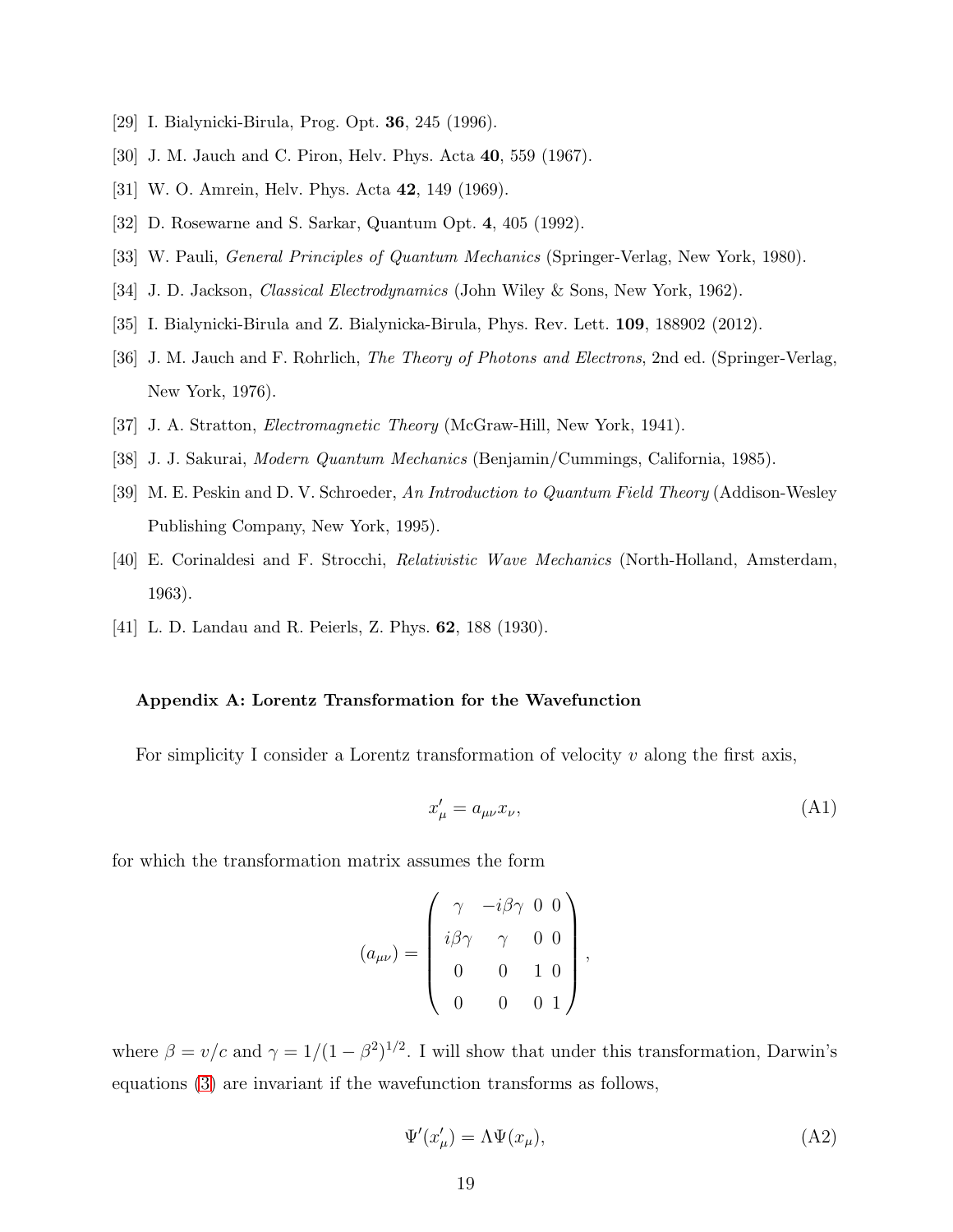where  $\Lambda = \exp(-i\chi \Gamma_0 \Gamma_1)$  and  $\chi = \cosh^{-1} \gamma$ .

To this end, it is helpful to write Eq. [\(A2\)](#page-18-9) out explicitly in terms of the upper and lower parts of  $\Psi'$  and  $\Psi$ . Letting  $\Psi' = \frac{1}{\sqrt{2}}$ 2  $\int \mathbf{F}_u'$  $\mathbf{F}'_v$  $\setminus$ and noting that

$$
\Lambda = 1 - i\Gamma_0 \Gamma_1 \sinh \chi - \Gamma_1^2 (1 - \cosh \chi),
$$

one can rewrite Eq. [\(A2\)](#page-18-9) as

$$
\begin{pmatrix} \mathbf{F}'_u \\ \mathbf{F}'_v \end{pmatrix} = \begin{pmatrix} 1 - \Sigma_1^2 (1 - \cosh \chi) & -i \Sigma_1 \sinh \chi \\ i \Sigma_1 \sinh \chi & 1 - \Sigma_1^2 (1 - \cosh \chi) \end{pmatrix} \begin{pmatrix} \mathbf{F}_u \\ \mathbf{F}_v \end{pmatrix}.
$$

The components of the transformed wavefunction are therefore related to those of the original wavefunction via the following formulae,

<span id="page-19-1"></span>
$$
F'_{u1} = F_{u1},\tag{A3a}
$$

$$
F'_{u2} = F_{u2} \cosh \chi - F_{v3} \sinh \chi,\tag{A3b}
$$

$$
F'_{u3} = F_{u3} \cosh \chi + F_{v2} \sinh \chi,\tag{A3c}
$$

<span id="page-19-2"></span>and

$$
F'_{v1} = F_{v1}, \t\t(A4a)
$$

$$
F'_{v2} = F_{v2} \cosh \chi + F_{u3} \sinh \chi,\tag{A4b}
$$

$$
F'_{v3} = F_{v3} \cosh \chi - F_{u2} \sinh \chi. \tag{A4c}
$$

Interestingly, they are the same as the transformation formulae [\[34](#page-18-4)] for the electric and magnetic fields of a free radiation under Lorentz transformation [\(A1\)](#page-18-14). The invariance of Darwin's equations [\(3\)](#page-2-2) under Lorentz transformations  $(A1)-(A2)$  $(A1)-(A2)$  is shown below.

#### <span id="page-19-0"></span>Appendix B: Lorentz Covariance of Darwin's Equations

Suppose that one has Darwin's equations in the primed system,

<span id="page-19-4"></span><span id="page-19-3"></span>
$$
\Gamma_{\mu}p'_{\mu}\Psi' = 0,\tag{B1a}
$$

$$
(\mathbf{\Gamma} \cdot \mathbf{p}')^2 \Psi' = p'^2 \Psi'.\tag{B1b}
$$

Multiplying the wave equation [\(B1a\)](#page-19-3) by  $\Gamma_0$  on the left, one obtains

$$
p'_0 \Psi' + (\Gamma_0 \mathbf{\Gamma} \cdot \mathbf{p}') \Psi' = 0.
$$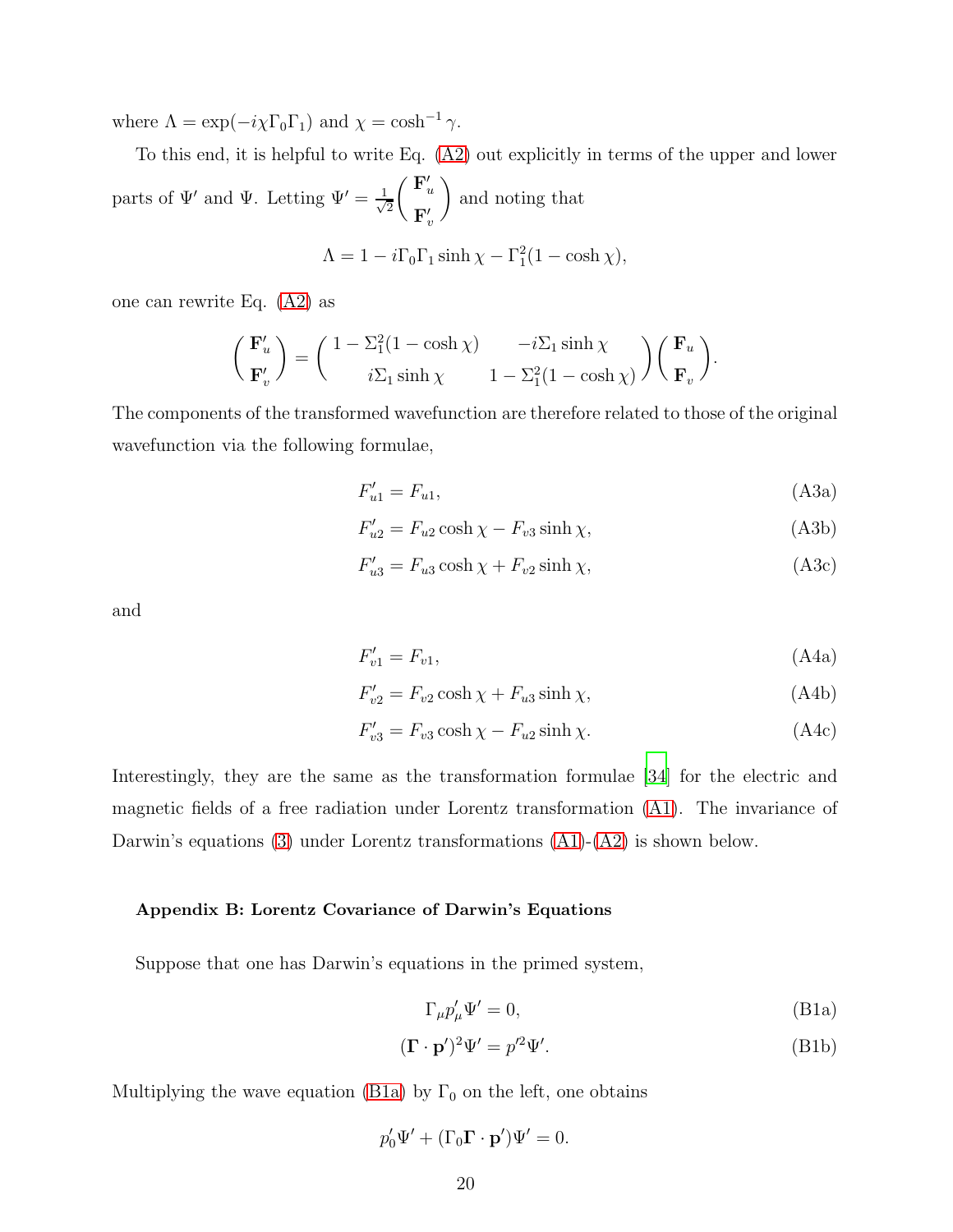Upon substituting Eq. [\(A2\)](#page-18-9), one gets

$$
p'_0 \Lambda \Psi + (\Gamma_0 \mathbf{\Gamma} \cdot \mathbf{p}') \Lambda \Psi = 0,
$$

which is equivalent to

$$
p'_0 \Psi + \Lambda^{-1} (\Gamma_0 \mathbf{\Gamma} \cdot \mathbf{p}') \Lambda \Psi = 0.
$$

Noticing that

$$
\Lambda^{-1}\Gamma_0\Gamma_1\Lambda = \Gamma_0\Gamma_1,
$$
  
\n
$$
\Lambda^{-1}\Gamma_0\Gamma_2\Lambda = \gamma\Gamma_0\Gamma_2 - i\beta\gamma(\Gamma_1\Gamma_2 - \Gamma_2\Gamma_1),
$$
  
\n
$$
\Lambda^{-1}\Gamma_0\Gamma_3\Lambda = \gamma\Gamma_0\Gamma_3 - i\beta\gamma(\Gamma_1\Gamma_3 - \Gamma_3\Gamma_1),
$$

and considering  $p'_{\mu} = a_{\mu\nu} p_{\nu}$ , one finds after lengthy but straightforward algebra,

<span id="page-20-2"></span>
$$
[(\Gamma_0 - i\beta \Gamma_1)\Gamma_\mu p_\mu - i\beta (p_1 - \mathbf{\Gamma} \cdot \mathbf{p}\Gamma_1)]\Psi = 0.
$$
 (B2)

It is noted that the second term of this equation on the left reads

$$
(p_1 - \mathbf{\Gamma} \cdot \mathbf{p} \Gamma_1) \Psi = \begin{pmatrix} (p_1 - \mathbf{\Sigma} \cdot \mathbf{p} \Sigma_1) \mathbf{F}_u \\ (p_1 - \mathbf{\Sigma} \cdot \mathbf{p} \Sigma_1) \mathbf{F}_v \end{pmatrix},
$$

which reduces to

<span id="page-20-1"></span>
$$
(p_1 - \mathbf{\Gamma} \cdot \mathbf{p} \Gamma_1) \Psi = \begin{pmatrix} (\mathbf{p} \cdot \mathbf{F}_u) \mathbf{e}_1 \\ (\mathbf{p} \cdot \mathbf{F}_v) \mathbf{e}_1 \end{pmatrix}
$$
(B3)

in accordance with the relation  $(\Sigma \cdot \mathbf{a})\mathbf{b} = i\mathbf{a} \times \mathbf{b}$ .

On the other hand, as is discussed in Section [II,](#page-3-2) the RC [\(B1b\)](#page-19-4) in the primed system means

$$
\nabla' \cdot \mathbf{F}'_u = \frac{\partial}{\partial x'_i} F'_{ui} = 0, \quad \nabla' \cdot \mathbf{F}'_v = \frac{\partial}{\partial x'_i} F'_{vi} = 0.
$$

By using Lorentz transformation [\(A1\)](#page-18-14) and transformation formulae [\(A3\)](#page-19-1)-[\(A4\)](#page-19-2), it is straightforward to show that

$$
\nabla' \cdot \mathbf{F}'_u = \gamma \nabla \cdot \mathbf{F}_u, \quad \nabla' \cdot \mathbf{F}'_v = \gamma \nabla \cdot \mathbf{F}_v.
$$

As a result, one must have

<span id="page-20-0"></span>
$$
\nabla \cdot \mathbf{F}_u = 0, \quad \nabla \cdot \mathbf{F}_v = 0,
$$
\n(B4)

which means the RC

$$
(\mathbf{\Gamma}\cdot\mathbf{p})^2\Psi=p^2\Psi
$$